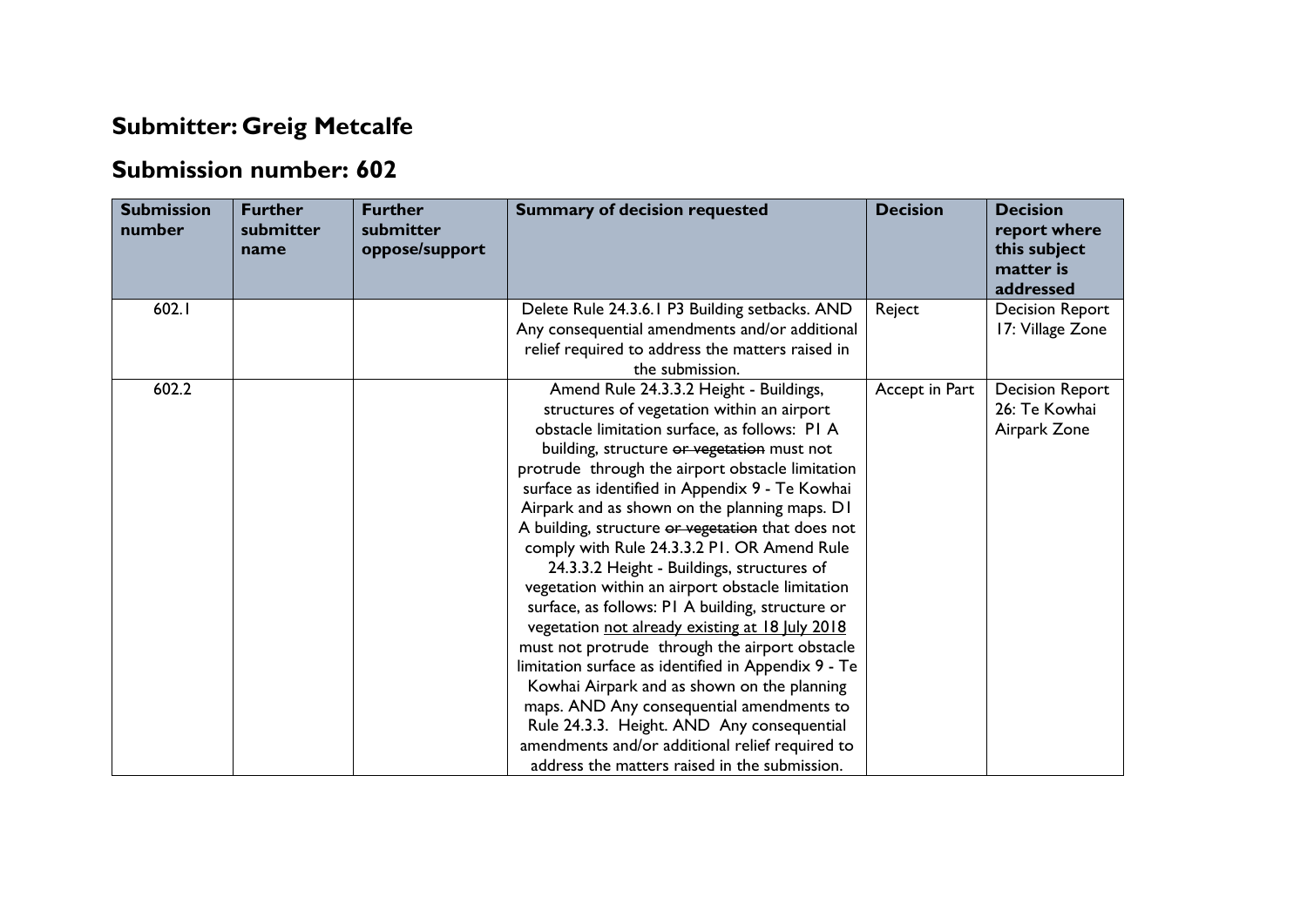| <b>Submission</b><br>number | <b>Further</b><br>submitter<br>name                | <b>Further</b><br>submitter<br>oppose/support | <b>Summary of decision requested</b>                                                                                                                                                                                                                                                                                                                                                                                                                                                       | <b>Decision</b> | <b>Decision</b><br>report where<br>this subject<br>matter is<br>addressed |
|-----------------------------|----------------------------------------------------|-----------------------------------------------|--------------------------------------------------------------------------------------------------------------------------------------------------------------------------------------------------------------------------------------------------------------------------------------------------------------------------------------------------------------------------------------------------------------------------------------------------------------------------------------------|-----------------|---------------------------------------------------------------------------|
| FS1347.5                    | GL & DP<br><b>McBride</b>                          | Support                                       |                                                                                                                                                                                                                                                                                                                                                                                                                                                                                            | Accept in Part  |                                                                           |
| FS1339.97                   | <b>NZTE</b><br><b>Operations</b><br><b>Limited</b> | Oppose                                        |                                                                                                                                                                                                                                                                                                                                                                                                                                                                                            | Accept in Part  |                                                                           |
| FS1388.1026                 | Mercury NZ<br>Limited for<br>Mercury E             | Oppose                                        |                                                                                                                                                                                                                                                                                                                                                                                                                                                                                            | Accept in Part  |                                                                           |
| 602.3                       |                                                    |                                               | Amend Rule 24.3.6.3 PI Building setback - water<br>bodies as follows: (a) A building must be setback<br>a minimum of 30m (i) from the margin of any: A.<br>Lake with a bed area of 8ha or more; B. Wetland<br>with an area greater than Iha; and C. River bank,<br>other than the Waikato River and Waipa River<br>whose bed has an average width 3m or more.<br>AND Any consequential amendments and/or<br>additional relief required to address the matters<br>raised in the submission. | Reject          | <b>Decision Report</b><br>17: Village Zone                                |
| FS1388.1027                 | Mercury NZ<br>Limited for<br>Mercury E             | Oppose                                        |                                                                                                                                                                                                                                                                                                                                                                                                                                                                                            | Accept          |                                                                           |
| 602.4                       |                                                    |                                               | Amend Rule 24.3.7 P1 Building - Airport Noise<br>Outer Control Boundary, as follows: PI<br>Construction, addition to or alteration of a<br>dwelling within the Airport Noise Outer Control<br>Boundary must achieve the internal design<br>sounds levels specified in Appendix I - Acoustic<br>Insulation, Section 3 Table 6. AND Any<br>consequential amendments and/or additional                                                                                                        | Accept          | <b>Decision Report</b><br>26: Te Kowhai<br>Airpark Zone                   |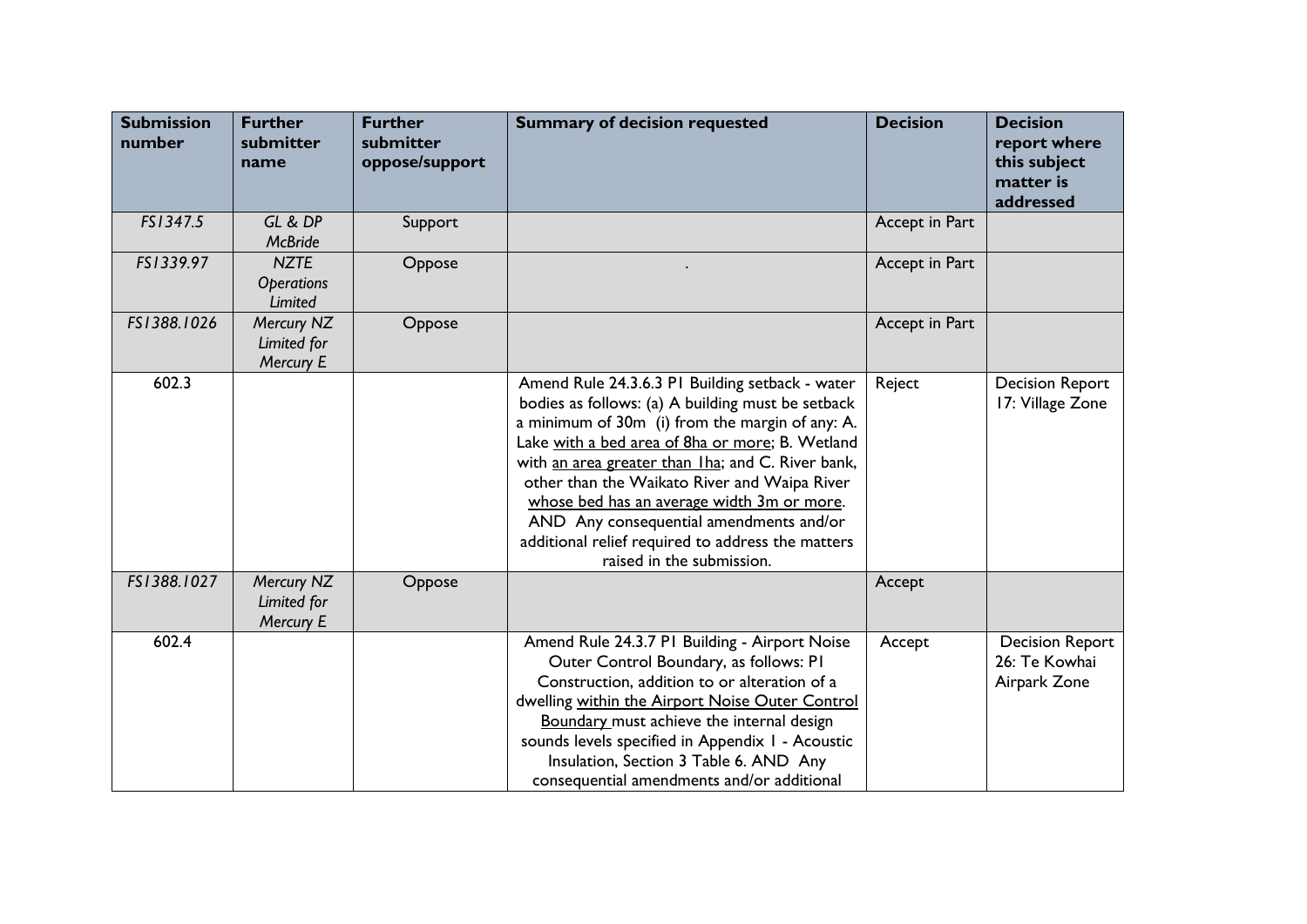| <b>Submission</b><br>number | <b>Further</b><br>submitter<br>name       | <b>Further</b><br>submitter<br>oppose/support | <b>Summary of decision requested</b>                                                                                                                                                                                                                                                                                                                                                                                                                                                                                                                                                                                                                                                                                                                                                                                                                                           | <b>Decision</b> | <b>Decision</b><br>report where<br>this subject<br>matter is<br>addressed |
|-----------------------------|-------------------------------------------|-----------------------------------------------|--------------------------------------------------------------------------------------------------------------------------------------------------------------------------------------------------------------------------------------------------------------------------------------------------------------------------------------------------------------------------------------------------------------------------------------------------------------------------------------------------------------------------------------------------------------------------------------------------------------------------------------------------------------------------------------------------------------------------------------------------------------------------------------------------------------------------------------------------------------------------------|-----------------|---------------------------------------------------------------------------|
|                             |                                           |                                               | relief required to address the matters raised in<br>the submission.                                                                                                                                                                                                                                                                                                                                                                                                                                                                                                                                                                                                                                                                                                                                                                                                            |                 |                                                                           |
| FS1253.39                   | Waikato<br><b>Regional Airport</b><br>Ltd | Oppose                                        |                                                                                                                                                                                                                                                                                                                                                                                                                                                                                                                                                                                                                                                                                                                                                                                                                                                                                |                 |                                                                           |
| 602.5                       |                                           |                                               | Amend Rule 24.4.2 RD1 and RD2 Subdivision, as<br>follows: RD1 (a) Subdivision in Te Kowhai and<br>Tuakau must comply with all of the following<br>conditions: (i) Proposed lots not connected to<br>public water and reticulated wastewater<br>infrastructure must have a minimum net area of<br>3000m2, except where the proposed lot is an<br>access allotment, utility allotment or reserve lot.<br>RD2 (a) Subdivision in Te Kowhai and Tuakau<br>must comply with all of the following conditions:<br>(i) Proposed lots connected to public water and<br>reticulated wastewater infrastructure must have<br>a minimum net site area of 1000m2, except<br>where the proposed lot is an access allotment,<br>utility allotment or reserve lot. AND Any<br>consequential amendments and/or additional<br>relief required to address the matters raised in<br>the submission. | Accept in part  | <b>Decision Report</b><br>17: Village Zone                                |
| 602.6                       |                                           |                                               | Amend Rule 24.4.4 C2 (a) Subdivision -<br>Amendments to cross lease and flats plans and<br>conversions, as follows: (a) Amendment or<br>update to a cross lease flats plan including<br>additions or alterations to any buildings, and<br>areas for exclusive use by an owner or owners.<br>AND Any consequential amendments and/or                                                                                                                                                                                                                                                                                                                                                                                                                                                                                                                                            | Reject          | <b>Decision Report</b><br>17: Village Zone                                |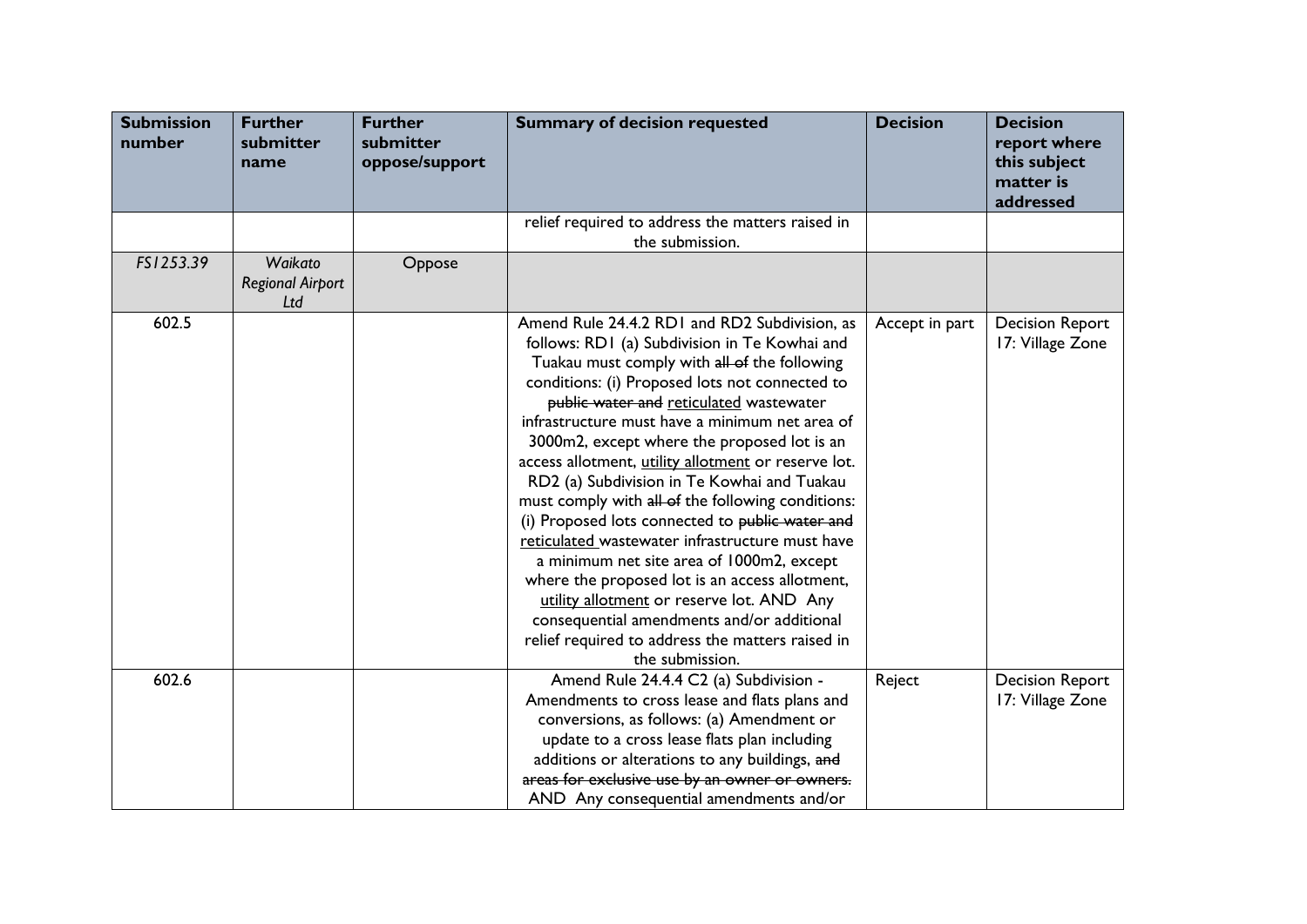| <b>Submission</b><br>number | <b>Further</b><br>submitter<br>name    | <b>Further</b><br>submitter<br>oppose/support | <b>Summary of decision requested</b>                      | <b>Decision</b> | <b>Decision</b><br>report where<br>this subject<br>matter is<br>addressed |
|-----------------------------|----------------------------------------|-----------------------------------------------|-----------------------------------------------------------|-----------------|---------------------------------------------------------------------------|
|                             |                                        |                                               | additional relief required to address the matters         |                 |                                                                           |
|                             |                                        |                                               | raised in the submission.                                 |                 |                                                                           |
| 602.7                       |                                        |                                               | Amend Rule 24.4.9 RD1 (a) Road frontage, by               | Accept          | <b>Decision Report</b>                                                    |
|                             |                                        |                                               | deleting RD1(a) and replacing with the following:         |                 | 17: Village Zone                                                          |
|                             |                                        |                                               | (a) Every proposed lot must have at least 20m             |                 |                                                                           |
|                             |                                        |                                               | frontage to a road boundary, except where the             |                 |                                                                           |
|                             |                                        |                                               | proposed lot is an access allotment, utility              |                 |                                                                           |
|                             |                                        |                                               | allotment or a right of way or access leg is              |                 |                                                                           |
|                             |                                        |                                               | provided. AND Any consequential amendments                |                 |                                                                           |
|                             |                                        |                                               | and/or additional relief required to address the          |                 |                                                                           |
|                             |                                        |                                               | matters raised in the submission.                         |                 |                                                                           |
| 602.8                       |                                        |                                               | Amend Rule 24.4.10 (a) RD1 Subdivision -                  | Accept          | <b>Decision Report</b>                                                    |
|                             |                                        |                                               | Building platform, as follows: (a) Every proposed         |                 | 17: Village Zone                                                          |
|                             |                                        |                                               | lot, other than a new lot specifically for access,        |                 |                                                                           |
|                             |                                        |                                               | utility allotment & an access allotment, utility          |                 |                                                                           |
|                             |                                        |                                               | allotment or reserve allotment, must be capable           |                 |                                                                           |
|                             |                                        |                                               | of containing a building platform upon which a            |                 |                                                                           |
|                             |                                        |                                               | dwelling could be sited as a permitted activity,          |                 |                                                                           |
|                             |                                        |                                               | with the building platform being contained within         |                 |                                                                           |
|                             |                                        |                                               | either of the following dimensions:  AND Any              |                 |                                                                           |
|                             |                                        |                                               | consequential amendments and/or additional                |                 |                                                                           |
|                             |                                        |                                               | relief required to address the matters raised in          |                 |                                                                           |
|                             |                                        |                                               | the submission.                                           |                 |                                                                           |
| FS1388.1028                 | Mercury NZ<br>Limited for<br>Mercury E | Oppose                                        |                                                           | Reject          |                                                                           |
| 602.9                       |                                        |                                               | Add the following activities to Rule 27.1.1               | Accept in Part  | <b>Decision Report</b>                                                    |
|                             |                                        |                                               | <b>Activity Status Table:</b><br>Flight training school - |                 | 26: Te Kowhai                                                             |
|                             |                                        |                                               | Non-complying activity in all precincts<br>Circuit        |                 | Airpark Zone                                                              |
|                             |                                        |                                               | training - Non-complying activity in all precincts        |                 |                                                                           |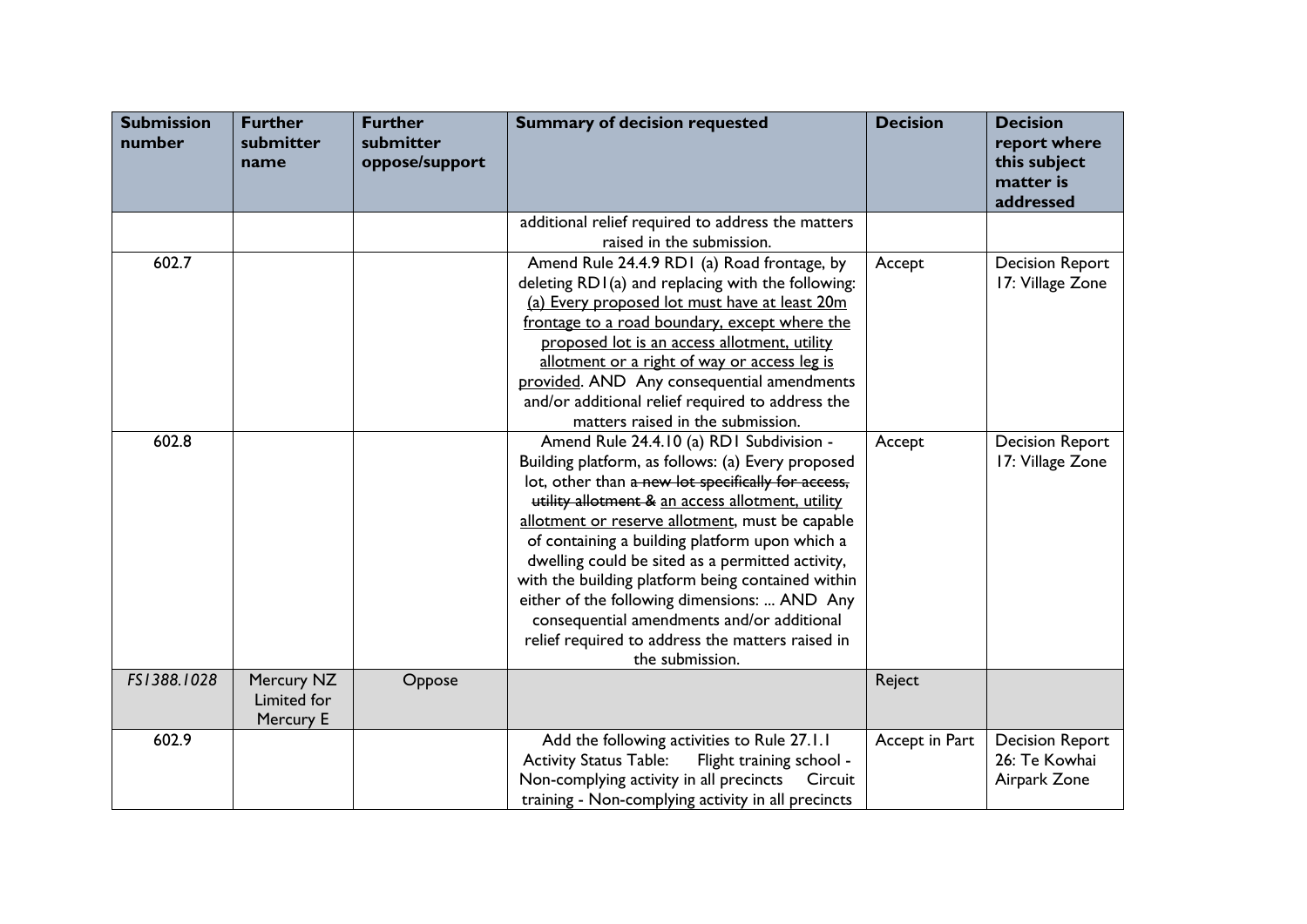| <b>Submission</b><br>number | <b>Further</b><br>submitter<br>name                                    | <b>Further</b><br>submitter<br>oppose/support | <b>Summary of decision requested</b>                                                                                                                                                                                                                                                                                                                                                                                                                                                                                                                                                                                                                                                                                                                                       | <b>Decision</b> | <b>Decision</b><br>report where<br>this subject<br>matter is<br>addressed |
|-----------------------------|------------------------------------------------------------------------|-----------------------------------------------|----------------------------------------------------------------------------------------------------------------------------------------------------------------------------------------------------------------------------------------------------------------------------------------------------------------------------------------------------------------------------------------------------------------------------------------------------------------------------------------------------------------------------------------------------------------------------------------------------------------------------------------------------------------------------------------------------------------------------------------------------------------------------|-----------------|---------------------------------------------------------------------------|
|                             |                                                                        |                                               | AND Add definitions for these terms to Chapter<br>13 Definitions. AND Any consequential<br>amendments and/or additional relief required to<br>address the matters raised in the submission.                                                                                                                                                                                                                                                                                                                                                                                                                                                                                                                                                                                |                 |                                                                           |
| FS1347.6                    | GL & DP<br>McBride                                                     | Support                                       |                                                                                                                                                                                                                                                                                                                                                                                                                                                                                                                                                                                                                                                                                                                                                                            | Accept in Part  |                                                                           |
| FS1339.175                  | <b>NZTE</b><br><b>Operations</b><br>Limited                            | Oppose                                        |                                                                                                                                                                                                                                                                                                                                                                                                                                                                                                                                                                                                                                                                                                                                                                            | Accept in Part  |                                                                           |
| 602.10                      |                                                                        |                                               | Amend Rule 27.2 Land Use - Effects, by inserting<br>appropriate standards for "general aviation" and<br>"recreational flying" so that these activities are<br>carried out in accordance with "Fly Neighbourly"<br>principles to avoid adverse impacts on<br>neighbours. These standards should include, but<br>not be limited to:<br>A requirement to adhere<br>to an "Airpark Management Plan" prepared in<br>consultation with neighbours and Te Kowhai<br>A stipulation on the hours of<br>community.<br>operation to limit night flying,<br>A stipulation on<br>the maximum of aircraft movements being<br><b>AND</b><br>21,000 per annum.<br>Any<br>consequential amendments and/or additional<br>relief required to address the matters raised in<br>the submission. | Accept in Part  | <b>Decision Report</b><br>26: Te Kowhai<br>Airpark Zone                   |
| FS1154.2                    | Marshall Stead<br>on behalf of<br>Lloyd Davis,<br>Jason<br>Strangwick, | Support                                       |                                                                                                                                                                                                                                                                                                                                                                                                                                                                                                                                                                                                                                                                                                                                                                            | Accept in Part  |                                                                           |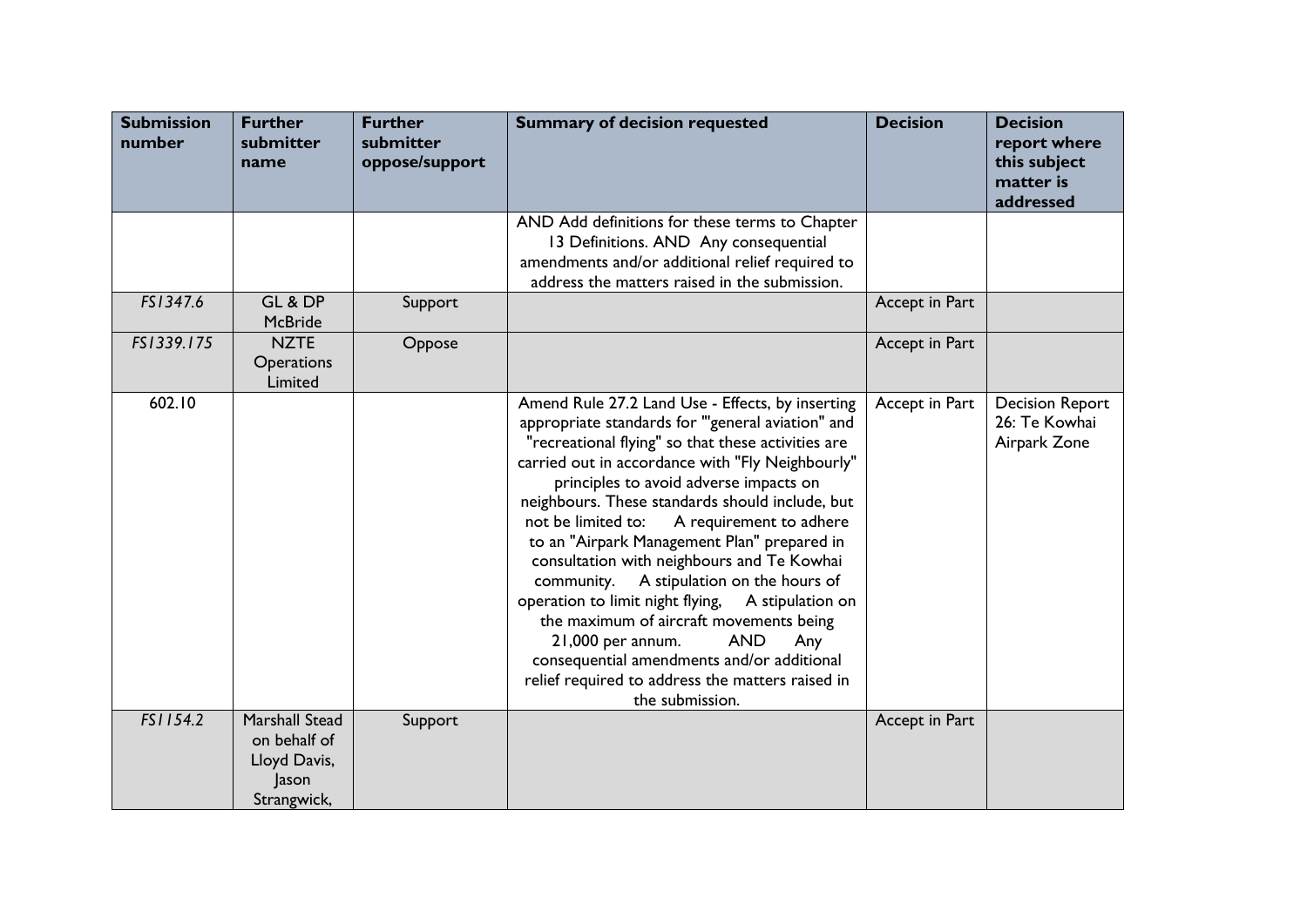| <b>Submission</b><br>number | <b>Further</b><br>submitter<br>name                                                                                            | <b>Further</b><br>submitter<br>oppose/support | <b>Summary of decision requested</b>                                                                                                                                                                                                                                                                                                                                                                                                                                                                                                                                                                                                      | <b>Decision</b> | <b>Decision</b><br>report where<br>this subject<br>matter is<br>addressed |
|-----------------------------|--------------------------------------------------------------------------------------------------------------------------------|-----------------------------------------------|-------------------------------------------------------------------------------------------------------------------------------------------------------------------------------------------------------------------------------------------------------------------------------------------------------------------------------------------------------------------------------------------------------------------------------------------------------------------------------------------------------------------------------------------------------------------------------------------------------------------------------------------|-----------------|---------------------------------------------------------------------------|
|                             | Kylie Davis-<br>Strangwick,<br><b>Nicola</b><br>Thompson<br>and Kerry<br>Thompson,<br>Marshall Stead,<br><b>Kristine Stead</b> |                                               |                                                                                                                                                                                                                                                                                                                                                                                                                                                                                                                                                                                                                                           |                 |                                                                           |
| FS1347.7                    | GL & DP<br><b>McBride</b>                                                                                                      | Support                                       |                                                                                                                                                                                                                                                                                                                                                                                                                                                                                                                                                                                                                                           | Accept in Part  |                                                                           |
| FS1339.176                  | <b>NZTE</b><br>Operations<br>Limited                                                                                           | Oppose                                        |                                                                                                                                                                                                                                                                                                                                                                                                                                                                                                                                                                                                                                           | Accept in Part  |                                                                           |
| 602.11                      |                                                                                                                                |                                               | Amend Rule 27.2.6 P1(a) and P2 Noise - Other<br>than Taxiways, as follows: PI (a) Noise from any<br>activity in PRECINCT B must not exceed the<br>following noise limits when measured at the<br>notional boundary of a site within the Rural<br>Zone or Village Zone  P2 (a) Noise from any<br>activity in PRECINCTS C OR D must not exceed<br>the following noise limits when measured at the<br>notional boundary of any site in the Rural zone<br>or Village Zone outside of the Te Kowhai<br>Airpark Zone  AND Any consequential<br>amendments and/or additional relief required to<br>address the matters raised in the submission. | Reject          | <b>Decision Report</b><br>26: Te Kowhai<br>Airpark Zone                   |
| FS1347.8                    | GL & DP<br><b>McBride</b>                                                                                                      | Support                                       |                                                                                                                                                                                                                                                                                                                                                                                                                                                                                                                                                                                                                                           | Reject          |                                                                           |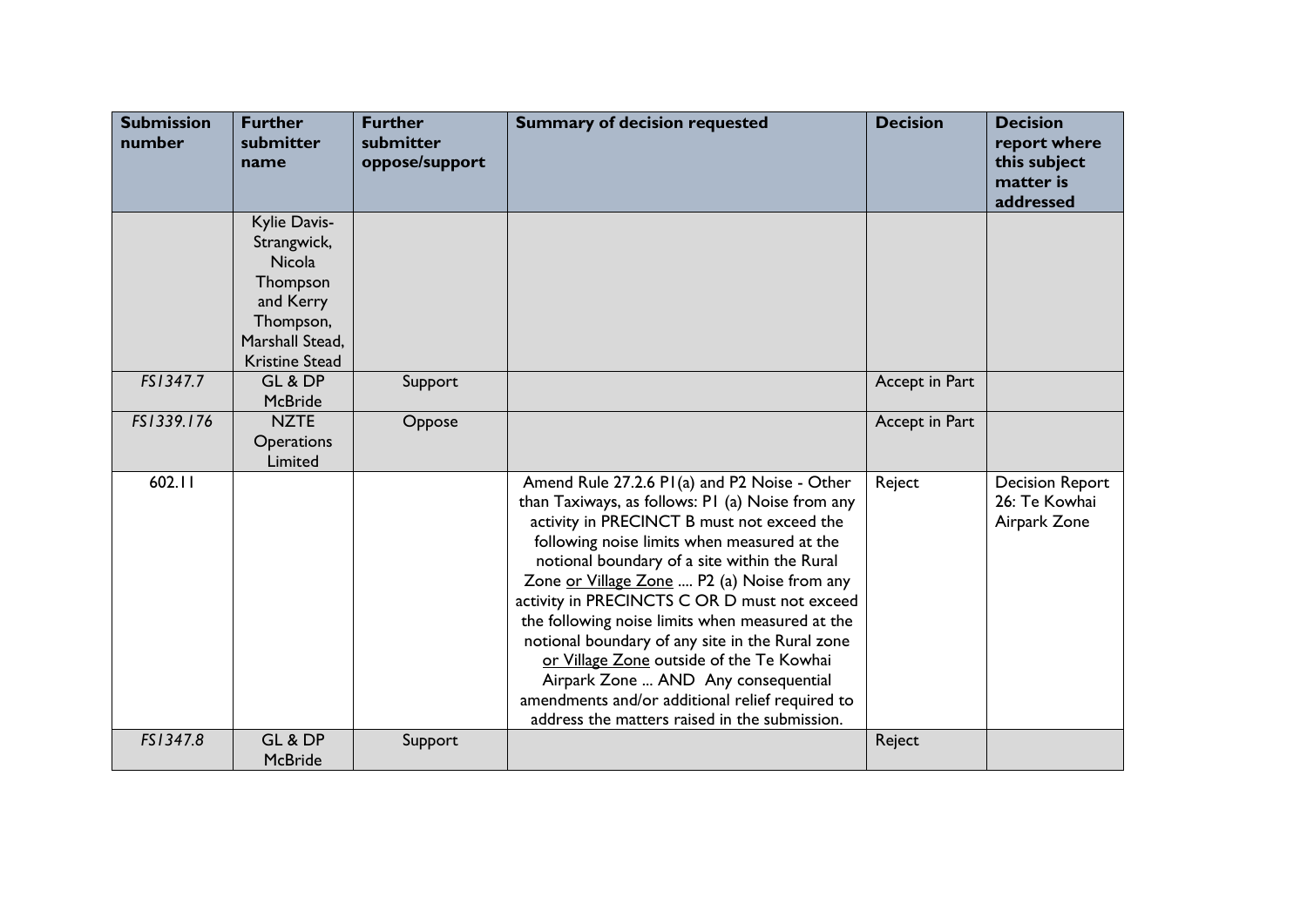| <b>Submission</b><br>number | <b>Further</b><br>submitter<br>name                                                                                                                    | <b>Further</b><br>submitter<br>oppose/support | <b>Summary of decision requested</b>                                                                                                                                                                                                                                                                                                                                                       | <b>Decision</b> | <b>Decision</b><br>report where<br>this subject<br>matter is<br>addressed |
|-----------------------------|--------------------------------------------------------------------------------------------------------------------------------------------------------|-----------------------------------------------|--------------------------------------------------------------------------------------------------------------------------------------------------------------------------------------------------------------------------------------------------------------------------------------------------------------------------------------------------------------------------------------------|-----------------|---------------------------------------------------------------------------|
| FS1339.177                  | <b>NZTE</b><br>Operations<br>Limited                                                                                                                   | Support                                       |                                                                                                                                                                                                                                                                                                                                                                                            | Reject          |                                                                           |
| 602.12                      |                                                                                                                                                        |                                               | Amend Rule 27.2.7 P1 (a)(ii) Noise - Taxiways, as<br>follows: (ii) When measured at the notional<br>boundary of any other site in the Rural Zone or<br>Village Zone  AND Any consequential<br>amendments and/or additional relief required to<br>address the matters raised in the submission.                                                                                             | Reject          | <b>Decision Report</b><br>26: Te Kowhai<br>Airpark Zone                   |
| FS1339.178                  | <b>NZTE</b><br>Operations<br>Limited                                                                                                                   | Support                                       |                                                                                                                                                                                                                                                                                                                                                                                            | Reject          |                                                                           |
| 602.13                      |                                                                                                                                                        |                                               | Amend Appendix 9: Te Kowhai Airfield, so that<br>it carries over the existing Obstacle Limitation<br>Surfaces in the Operative Waikato District Plan,<br>which satisfies the requirement in the CAA<br>Advisory Circular Ac 139-7 Section 3.2 Day VFR<br>Runway. AND Any consequential amendments<br>and/or additional relief required to address the<br>matters raised in the submission. | Accept in Part  | <b>Decision Report</b><br>26: Te Kowhai<br>Airpark Zone                   |
| FS1154.3                    | <b>Marshall Stead</b><br>on behalf of<br>Lloyd Davis,<br>Jason<br>Strangwick,<br>Kylie Davis-<br>Strangwick,<br><b>Nicola</b><br>Thompson<br>and Kerry | Support                                       |                                                                                                                                                                                                                                                                                                                                                                                            | Accept in Part  |                                                                           |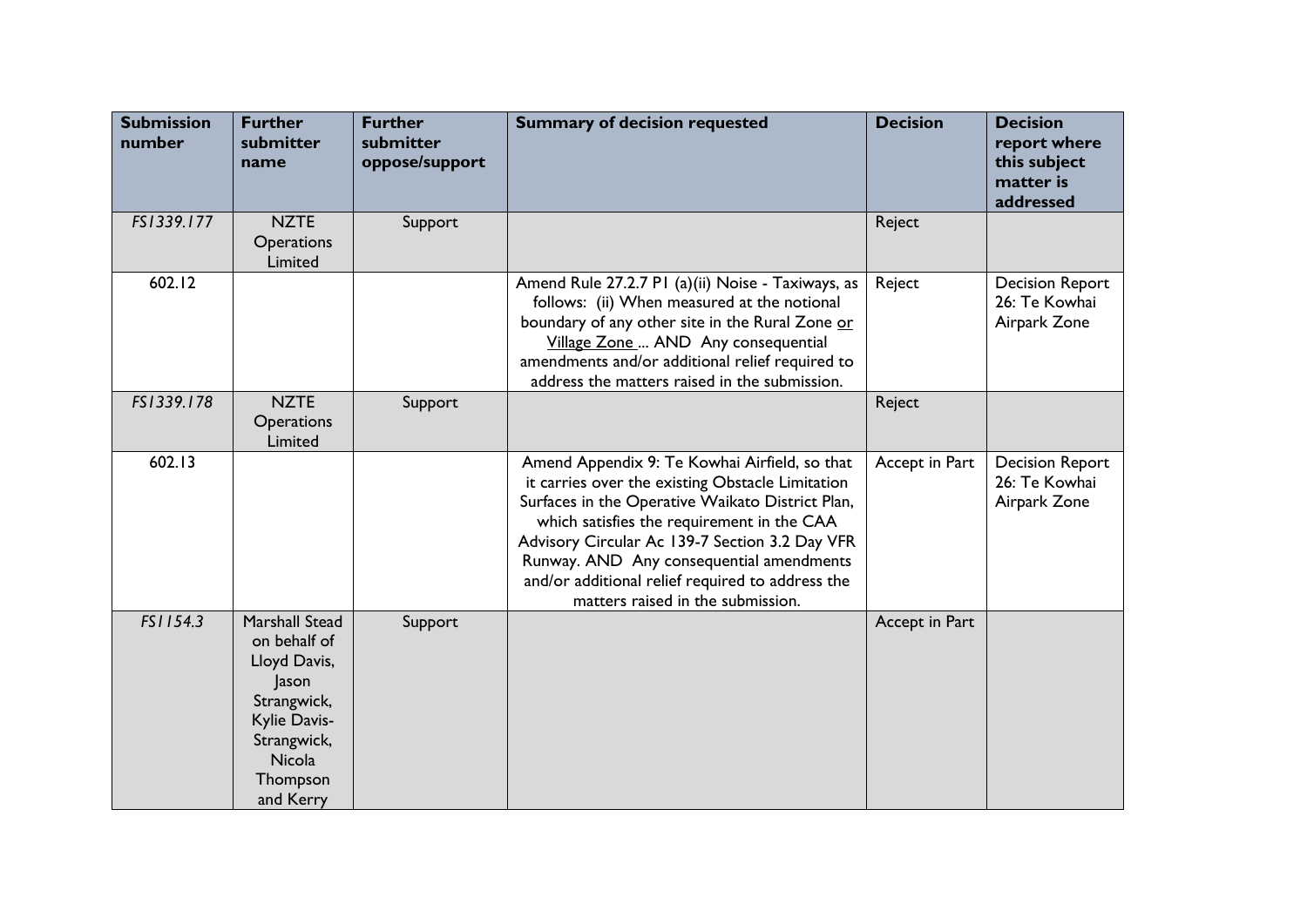| <b>Submission</b><br>number | <b>Further</b><br>submitter<br>name                   | <b>Further</b><br>submitter<br>oppose/support | <b>Summary of decision requested</b>                                                                                                                                                                                                                                                                                                                                                                        | <b>Decision</b> | <b>Decision</b><br>report where<br>this subject<br>matter is<br>addressed |
|-----------------------------|-------------------------------------------------------|-----------------------------------------------|-------------------------------------------------------------------------------------------------------------------------------------------------------------------------------------------------------------------------------------------------------------------------------------------------------------------------------------------------------------------------------------------------------------|-----------------|---------------------------------------------------------------------------|
|                             | Thompson,<br>Marshall Stead,<br><b>Kristine Stead</b> |                                               |                                                                                                                                                                                                                                                                                                                                                                                                             |                 |                                                                           |
| FS1347.9                    | GL & DP<br><b>McBride</b>                             | Support                                       |                                                                                                                                                                                                                                                                                                                                                                                                             | Accept in Part  |                                                                           |
| FS1339.200                  | <b>NZTE</b><br><b>Operations</b><br>Limited           | Support                                       |                                                                                                                                                                                                                                                                                                                                                                                                             | Accept in Part  |                                                                           |
| 602.14                      |                                                       |                                               | Amend Rule 18.1.2 P2 Permitted Activities, as<br>follows: Located above ground floor level<br>exclusive of any entrance lobby, stairwell, lift,<br>vehicle access, parking, manoeuvring or service<br>court. AND Any consequential amendments<br>and/or additional relief required to address the<br>matters raised in the submission.                                                                      | Accept in part  | <b>Decision Report</b><br>20: Business<br>Zones                           |
| FS1078.22                   | Hugh Green<br>Limited                                 | Support                                       |                                                                                                                                                                                                                                                                                                                                                                                                             | Accept          |                                                                           |
| FS1388.1029                 | Mercury NZ<br>Limited for<br>Mercury E                | Oppose                                        |                                                                                                                                                                                                                                                                                                                                                                                                             | Reject          |                                                                           |
| 602.15                      |                                                       |                                               | Amend Rule 18.1.3 RD1 (b) Restricted<br>Discretionary Activities, as follows: (b) The<br>multi-unit development must be located above<br>the ground floor level exclusive of any entrance<br>lobby, stairwell, lift, vehicle access, parking,<br>manoeuvring or service court. AND Any<br>consequential amendments and/or additional<br>relief required to address the matters raised in<br>the submission. | Reject          | <b>Decision Report</b><br>20: Business<br>Zones                           |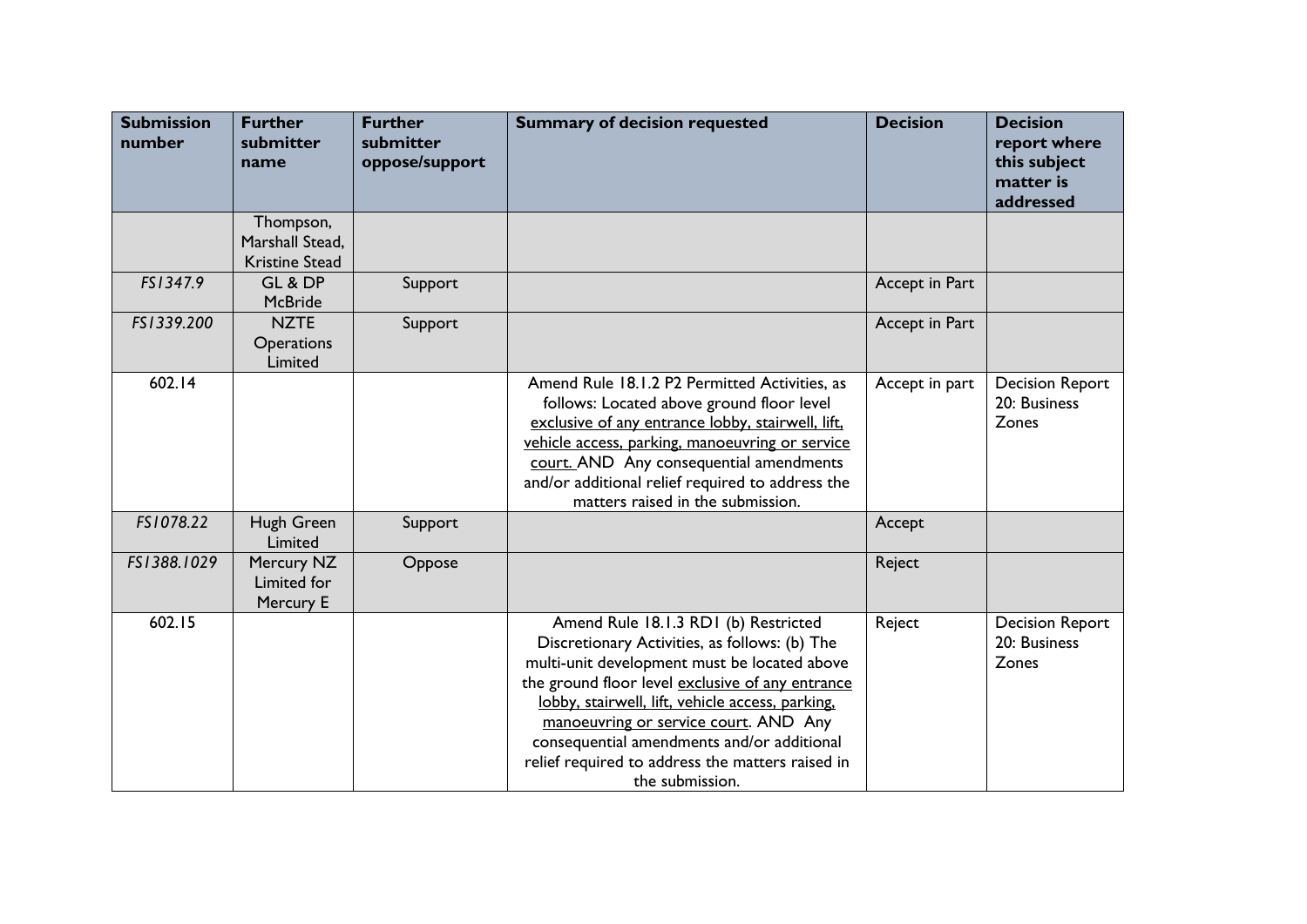| <b>Submission</b><br>number | <b>Further</b><br>submitter<br>name    | <b>Further</b><br>submitter<br>oppose/support | <b>Summary of decision requested</b>                                                                                                                                                                                                                                                                                                                                                                                                                                                                                                                                                                                                               | <b>Decision</b> | <b>Decision</b><br>report where<br>this subject<br>matter is<br>addressed |
|-----------------------------|----------------------------------------|-----------------------------------------------|----------------------------------------------------------------------------------------------------------------------------------------------------------------------------------------------------------------------------------------------------------------------------------------------------------------------------------------------------------------------------------------------------------------------------------------------------------------------------------------------------------------------------------------------------------------------------------------------------------------------------------------------------|-----------------|---------------------------------------------------------------------------|
| FS1078.23                   | Hugh Green<br>Limited                  | Support                                       |                                                                                                                                                                                                                                                                                                                                                                                                                                                                                                                                                                                                                                                    | Reject          |                                                                           |
| FS1388.1030                 | Mercury NZ<br>Limited for<br>Mercury E | Oppose                                        |                                                                                                                                                                                                                                                                                                                                                                                                                                                                                                                                                                                                                                                    | Accept          |                                                                           |
| 602.16                      |                                        |                                               | Amend Rule 18.1.3 RD1 (e) Restricted<br>Discretionary Activities, by adding text to RD1<br>(e), as follows: (e) A communal service court is<br>provided comprising:<br>A. a minimum area of<br>B. a minimum dimension of 3m; Or<br>20m2; and<br>alternatively a private service court is provided<br>for each residential unit comprising: A. a<br>minimum area of 10m2; and<br>B. a minimum<br>dimension of 2.5m.                                                                                                                                                                                                                                 | Accept in part  | <b>Decision Report</b><br>20: Business<br>Zones                           |
| FS1388.1031                 | Mercury NZ<br>Limited for<br>Mercury E | Oppose                                        |                                                                                                                                                                                                                                                                                                                                                                                                                                                                                                                                                                                                                                                    | Accept in part  |                                                                           |
| 602.17                      |                                        |                                               | Amend Rule 18.1.3 Restricted Discretionary<br>Activities, by deleting RD1 (c) and replacing with<br>the following minimum floor area requirements:<br>(c) A detailed site plan depicting the proposed<br>title boundaries for each residential unit and any<br>common areas (including access and services)<br>must be provided, ensuring that a freehold (fee<br>simple) or unit title subdivision complies with<br>Rule 18.4.2 (Subdivision of multi-unit<br>developments); The floor area of any unit or<br>apartment in a Multi-Unit Development must<br>comply with the following: Unit or Apartment<br>Minimum Floor Area Studio unit 35m2 I | Reject          | <b>Decision Report</b><br>20: Business<br>Zones                           |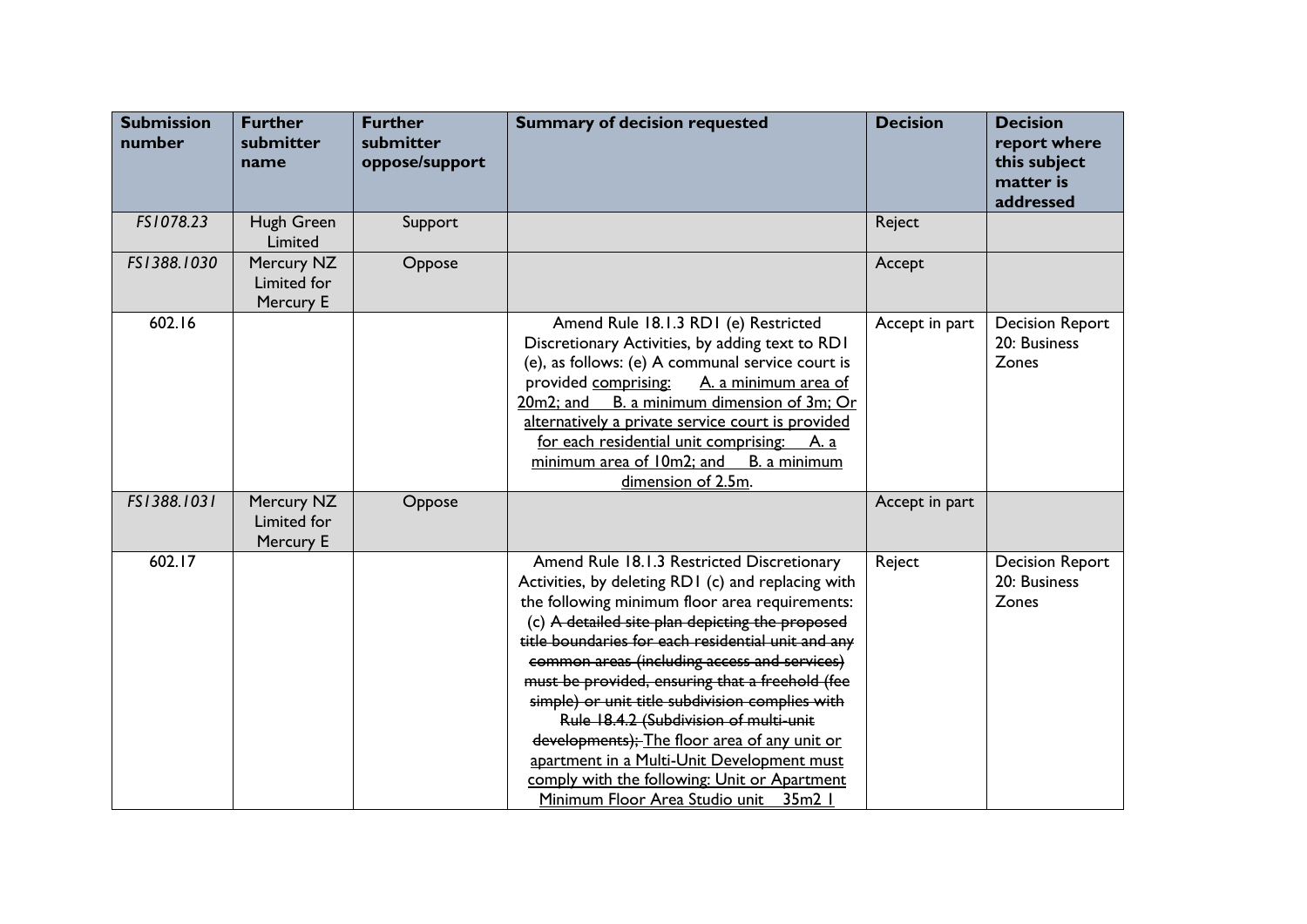| <b>Submission</b><br>number | <b>Further</b><br>submitter<br>name    | <b>Further</b><br>submitter<br>oppose/support | <b>Summary of decision requested</b>                                                                                                                                                                                                                                                                                                                                                          | <b>Decision</b> | <b>Decision</b><br>report where<br>this subject<br>matter is<br>addressed |
|-----------------------------|----------------------------------------|-----------------------------------------------|-----------------------------------------------------------------------------------------------------------------------------------------------------------------------------------------------------------------------------------------------------------------------------------------------------------------------------------------------------------------------------------------------|-----------------|---------------------------------------------------------------------------|
|                             |                                        |                                               | bedroom unit 45m2 2 bedroom unit 70m2 3<br>or more bedroom unit 90m2 AND Any<br>consequential amendments and/or additional<br>relief required to address the matters raised in<br>the submission.                                                                                                                                                                                             |                 |                                                                           |
| FS1388.1032                 | Mercury NZ<br>Limited for<br>Mercury E | Oppose                                        |                                                                                                                                                                                                                                                                                                                                                                                               | Accept          |                                                                           |
| 602.18                      |                                        |                                               | Amend Rule 18.1.3 RD1 (f) Restricted<br>Discretionary Activities, as follows: Residential<br>unit Minimum Living Court Area Minimum<br>dimension Studio unit or I bedroom I0m2<br>$2m$ 2 or more bedroom $15m212m2$ 2m<br>Communal living court 10m2 per unit 2m<br>AND Any consequential amendments and/or<br>additional relief required to address the matters<br>raised in the submission. | Reject          | <b>Decision Report</b><br>20: Business<br>Zones                           |
| FS1388.1033                 | Mercury NZ<br>Limited for<br>Mercury E | Oppose                                        |                                                                                                                                                                                                                                                                                                                                                                                               | Accept          |                                                                           |
| 602.19                      |                                        |                                               | Amend Rule 18.1.5 NC2 Non-Complying<br>Activities, as follows: NC2 Residential activity on<br>the ground floor exclusive of any lobby, stairwell,<br>life, vehicle access, parking, manoeuvring or<br>service court. AND Any consequential<br>amendments and/or additional relief required to<br>address the matters raised in the submission.                                                | Reject          | <b>Decision Report</b><br>20: Business<br>Zones                           |
| FS1078.24                   | Hugh Green<br>Limited                  | Support                                       |                                                                                                                                                                                                                                                                                                                                                                                               | Reject          |                                                                           |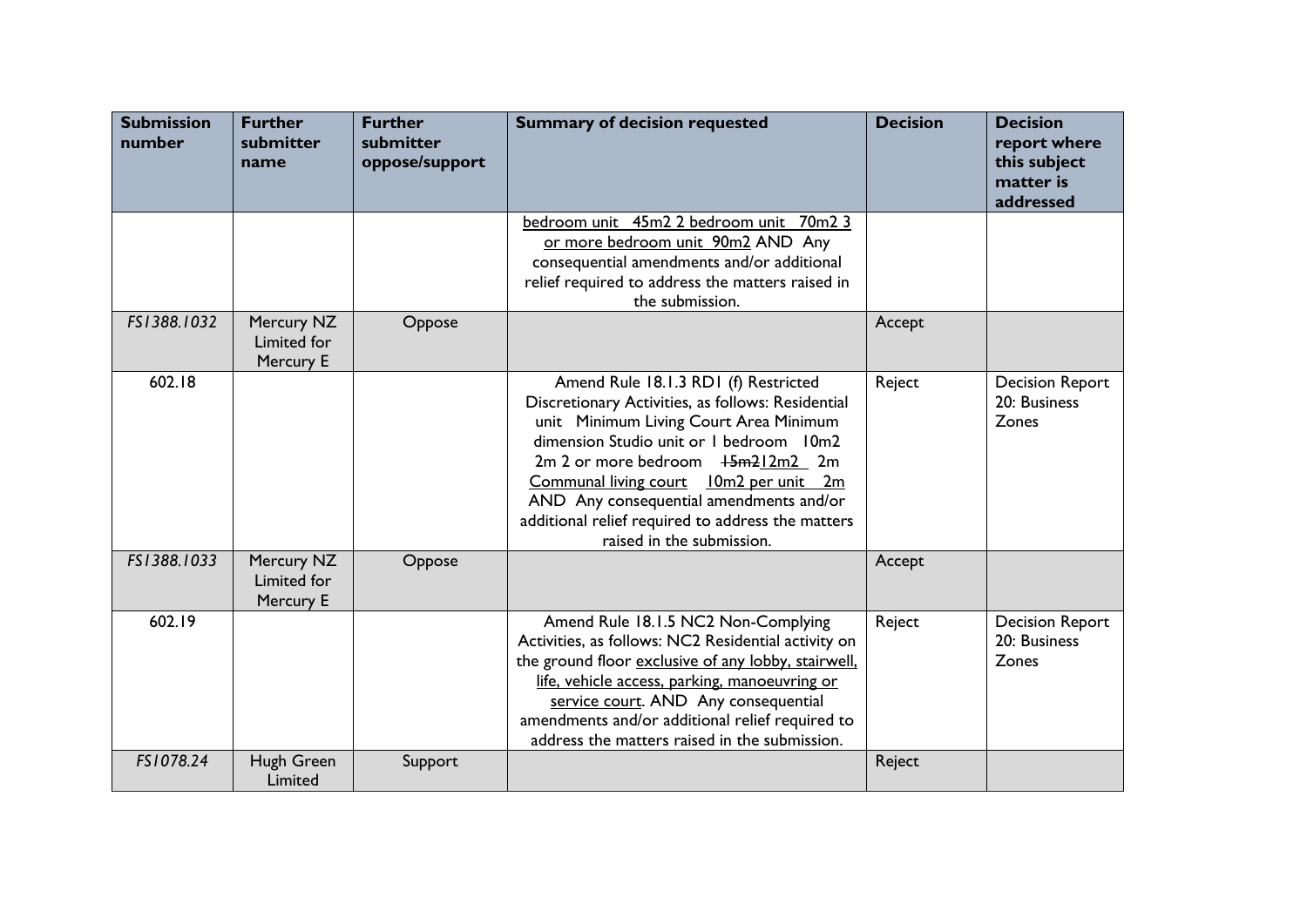| <b>Submission</b><br>number | <b>Further</b><br>submitter<br>name    | <b>Further</b><br>submitter<br>oppose/support | <b>Summary of decision requested</b>                                                                                                                                                                                                                                                                                                                                                                       | <b>Decision</b> | <b>Decision</b><br>report where<br>this subject<br>matter is<br>addressed |
|-----------------------------|----------------------------------------|-----------------------------------------------|------------------------------------------------------------------------------------------------------------------------------------------------------------------------------------------------------------------------------------------------------------------------------------------------------------------------------------------------------------------------------------------------------------|-----------------|---------------------------------------------------------------------------|
| FS1078.42                   | Hugh Green<br>Limited                  | Support                                       |                                                                                                                                                                                                                                                                                                                                                                                                            | Reject          |                                                                           |
| FS1388.1034                 | Mercury NZ<br>Limited for<br>Mercury E | Oppose                                        |                                                                                                                                                                                                                                                                                                                                                                                                            | Accept          |                                                                           |
| 602.20                      |                                        |                                               | Amend Rule 18.1.5 NC3 Non-Complying<br>Activities, as follows: NC3 A multi-unit<br>development located on the ground floor<br>exclusive of any entrance lobby, stairwell, lift,<br>vehicle access, parking, manoeuvring or service<br>court. AND Any consequential amendments<br>and/or additional relief required to address the<br>matters raised in the submission.                                     | Reject          | <b>Decision Report</b><br>20: Business<br>Zones                           |
| FS1078.25                   | Hugh Green<br>Limited                  | Support                                       |                                                                                                                                                                                                                                                                                                                                                                                                            | Reject          |                                                                           |
| FS1078.48                   | Hugh Green<br>Limited                  | Support                                       |                                                                                                                                                                                                                                                                                                                                                                                                            | Reject          |                                                                           |
| 602.21                      |                                        |                                               | Amend Rule 18.2.8 PI(a)(i) Outdoor storage, as<br>follows: (i) Be associated with the activity<br>operating from the site. AND Any consequential<br>amendments and/or additional relief required to<br>address the matters raised in the submission.                                                                                                                                                       | Accept          | <b>Decision Report</b><br>20: Business<br>Zones                           |
| 602.22                      |                                        |                                               | Amend Rule 18.3.4 P1(a) Display windows and<br>building facades, as follows: (a) Any new building<br>façade adjoining a road boundary, or alteration of<br>an existing building façade adjoining a road<br>boundary, must comply with the following<br>conditions: (i) Not be set back from the road<br>boundary at ground floor level; and (ii) Provide<br>display windows comprising at least 50% of the | Accept          | <b>Decision Report</b><br>20: Business<br>Zones                           |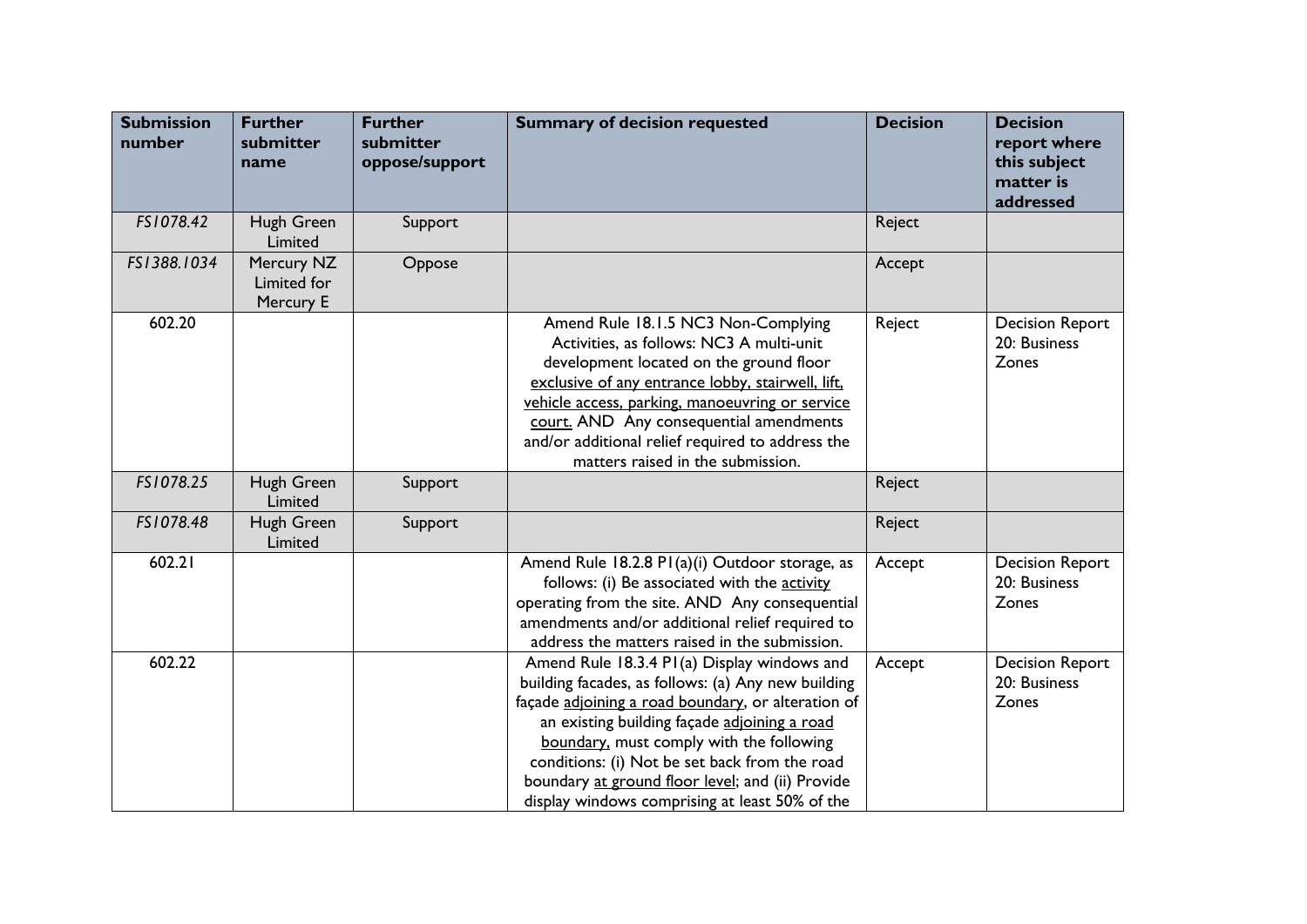| <b>Submission</b><br>number | <b>Further</b><br>submitter<br>name    | <b>Further</b><br>submitter<br>oppose/support | <b>Summary of decision requested</b>                                                                                                                                                                                                                                                                                                                 | <b>Decision</b> | <b>Decision</b><br>report where<br>this subject<br>matter is<br>addressed |
|-----------------------------|----------------------------------------|-----------------------------------------------|------------------------------------------------------------------------------------------------------------------------------------------------------------------------------------------------------------------------------------------------------------------------------------------------------------------------------------------------------|-----------------|---------------------------------------------------------------------------|
|                             |                                        |                                               | building façade at ground floor level. AND Any<br>consequential amendments and/or additional<br>relief required to address the matters raised in<br>the submission.                                                                                                                                                                                  |                 |                                                                           |
| FS1078.49                   | Hugh Green<br>Limited                  | Support                                       |                                                                                                                                                                                                                                                                                                                                                      | Accept          |                                                                           |
| 602.23                      |                                        |                                               | Amend Rule 18.3.8 PI(a)(i) Dwelling, as follows:<br>(i) The dwelling must not be located at ground<br>level exclusive of any entrance lobby, stairwell,<br>lift, vehicle access, parking, manoeuvring or<br>service court. AND Any consequential<br>amendments and/or additional relief required to<br>address the matters raised in the submission. | Accept in part  | <b>Decision Report</b><br>20: Business<br>Zones                           |
| FS1078.27                   | Hugh Green<br>Limited                  | Support                                       |                                                                                                                                                                                                                                                                                                                                                      | Accept in part  |                                                                           |
| FS1078.50                   | Hugh Green<br>Limited                  | Support                                       |                                                                                                                                                                                                                                                                                                                                                      | Accept in part  |                                                                           |
| FS1388.1035                 | Mercury NZ<br>Limited for<br>Mercury E | Oppose                                        |                                                                                                                                                                                                                                                                                                                                                      | Accept in part  |                                                                           |
| 602.24                      |                                        |                                               | Amend Rule 18.3.9 P1(a)(iii) Living court, as<br>follows: (iii) It is located on a balcony containing<br>at least 10m2 and with a minimum dimension of<br>2m. +5m2 and a circle with a diameter of at least<br>2.4m. AND Any consequential amendments<br>and/or additional relief required to address the<br>matters raised in the submission.       | Reject          | <b>Decision Report</b><br>20: Business<br>Zones                           |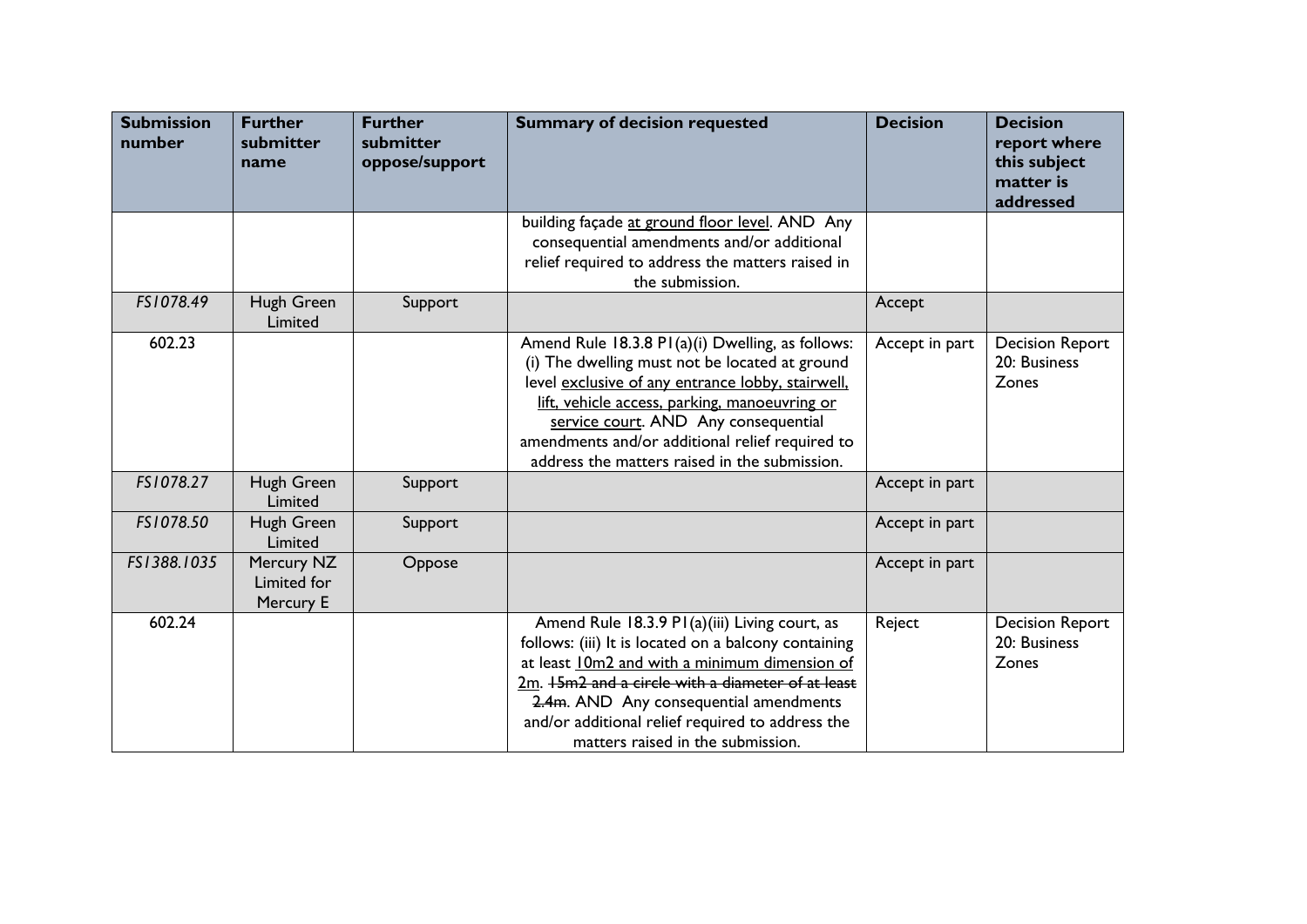| <b>Submission</b><br>number | <b>Further</b><br>submitter<br>name    | <b>Further</b><br>submitter<br>oppose/support | <b>Summary of decision requested</b>                                                                                                                                                                                                                                                                                                                                                                                                                                                                                                                                                                                                                                           | <b>Decision</b> | <b>Decision</b><br>report where<br>this subject<br>matter is<br>addressed |
|-----------------------------|----------------------------------------|-----------------------------------------------|--------------------------------------------------------------------------------------------------------------------------------------------------------------------------------------------------------------------------------------------------------------------------------------------------------------------------------------------------------------------------------------------------------------------------------------------------------------------------------------------------------------------------------------------------------------------------------------------------------------------------------------------------------------------------------|-----------------|---------------------------------------------------------------------------|
| FS1388.1036                 | Mercury NZ<br>Limited for<br>Mercury E | Oppose                                        |                                                                                                                                                                                                                                                                                                                                                                                                                                                                                                                                                                                                                                                                                | Accept          |                                                                           |
| 602.25                      |                                        |                                               | Amend Rule 18.4.1 RD1(a)(i) Subdivision -<br>general, as follows: (a) Subdivision shall comply<br>with all of the following conditions: (i) Proposed<br>lots shall have a minimum size of 225m2 net site<br>area, with the exception of access or utility<br>allotments, or reserves to vest, or a Unit Title<br>subdivision of existing lawfully established<br>buildings: AND Any consequential amendments<br>and/or additional relief required to address the<br>matters raised in the submission.                                                                                                                                                                          | Accept          | <b>Decision Report</b><br>20: Business<br>Zones                           |
| FS1388.1037                 | Mercury NZ<br>Limited for<br>Mercury E | Oppose                                        |                                                                                                                                                                                                                                                                                                                                                                                                                                                                                                                                                                                                                                                                                | Reject          |                                                                           |
| 602.26                      |                                        |                                               | Amend Rule 18.4.2 RD1(a)(i) Subdivision - Multi-<br>unit subdivision, as follows: (i) An application for<br>land use consent under Rule 18.1.3 (Multi-Unit<br>Development) must either accompany the<br>subdivision application or have been granted<br>resource consent by Council;. The subdivision<br>(including boundaries for each residential unit<br>and any common areas including access and<br>services) shall be in accordance with the land use<br>consent. AND Delete Rule 18.4.2 RD1(a)(iii)<br>Subdivision-Multi Unit Subdivision. AND Any<br>consequential amendments and/or additional<br>relief required to address the matters raised in<br>the submission. | Accept          | <b>Decision Report</b><br>20: Business<br>Zones                           |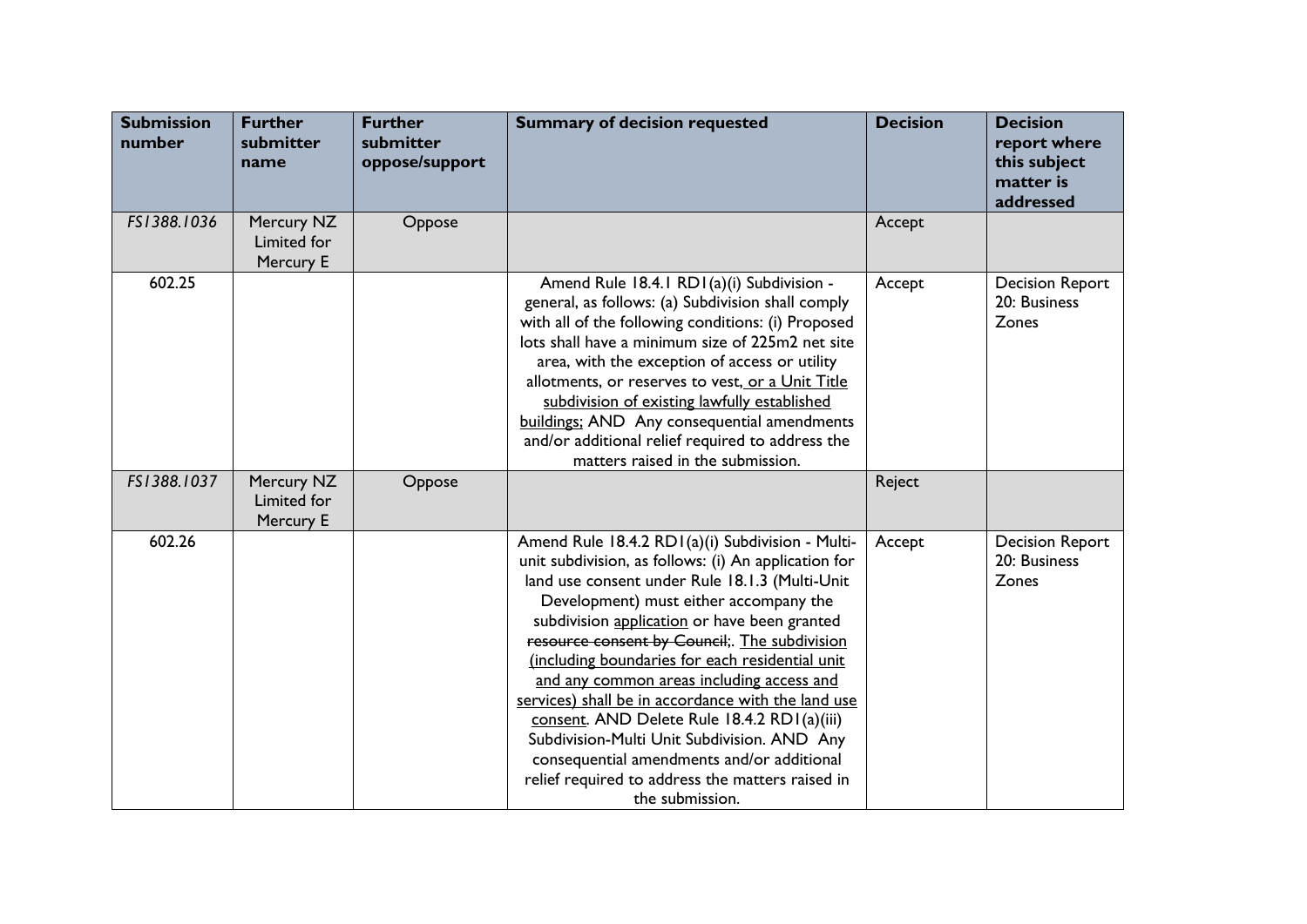| <b>Submission</b><br>number | <b>Further</b><br>submitter<br>name          | <b>Further</b><br>submitter<br>oppose/support | <b>Summary of decision requested</b>                                                                                                                                                                                                                                                                                                                                                                                                                                                                                                                           | <b>Decision</b> | <b>Decision</b><br>report where<br>this subject<br>matter is<br>addressed |
|-----------------------------|----------------------------------------------|-----------------------------------------------|----------------------------------------------------------------------------------------------------------------------------------------------------------------------------------------------------------------------------------------------------------------------------------------------------------------------------------------------------------------------------------------------------------------------------------------------------------------------------------------------------------------------------------------------------------------|-----------------|---------------------------------------------------------------------------|
| FS1388.1038                 | Mercury NZ<br>Limited for<br>Mercury E       | Oppose                                        |                                                                                                                                                                                                                                                                                                                                                                                                                                                                                                                                                                | Reject          |                                                                           |
| 602.27                      |                                              |                                               | Add a definition of "real estate sign" to Chapter<br>13 Definitions, as follows: A real estate sign<br>advertising a property or business for sale, for<br>lease, for rent or by any other such method.<br>AND Add a definition for "Header Real Estate<br>Sign" in Chapter 13 Definitions. AND Any<br>consequential amendments and/or additional<br>relief required to address the matters raised in<br>the submission.                                                                                                                                       | Accept          | <b>Decision Report</b><br>30: Definitions                                 |
| FS1323.95                   | Heritage New<br>Zealand<br>Pouhere<br>Taonga | Oppose                                        |                                                                                                                                                                                                                                                                                                                                                                                                                                                                                                                                                                | Reject          |                                                                           |
| FS1388.1039                 | Mercury NZ<br>Limited for<br>Mercury E       | Oppose                                        |                                                                                                                                                                                                                                                                                                                                                                                                                                                                                                                                                                | Reject          |                                                                           |
| 602.28                      |                                              |                                               | Amend Rule 16.2.7.1 P3(a) Sign - general as<br>follows: (a) Any real estate 'for sale' sign relating<br>to the site on which it is located must comply<br>with all of the following conditions: (i) There is<br>no more than I sign per agency measuring<br>600mm x 900mm per road frontage of the site<br>to which the sign relates: (ii) There is no more<br>than I sign measuring 1800mm x 1200mm per<br>site to which the sign relates: (iii) There is no<br>more than I real estate header sign measuring<br>1800mm x 1200mm on one other site; (ii) (iv) | Reject          | <b>Decision Report</b><br>14: Residential<br>Zone                         |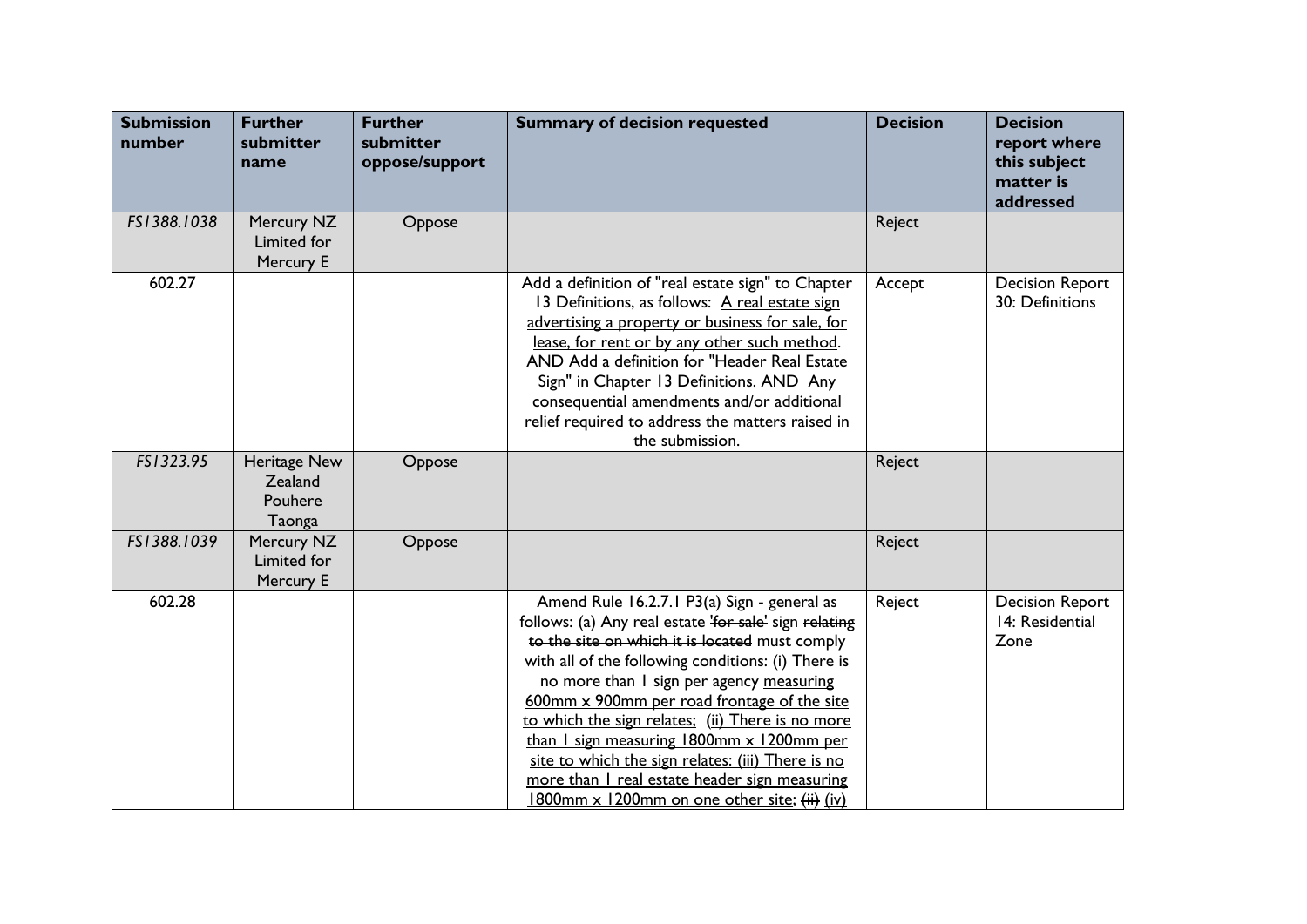| <b>Submission</b><br>number | <b>Further</b><br>submitter<br>name | <b>Further</b><br>submitter<br>oppose/support | <b>Summary of decision requested</b>                                                                                                                                                                                                                                                                                                                                                                                                                                                                                                                                                                                                                                                                                                                                                                                                                                                                                                                                                                                                    | <b>Decision</b> | <b>Decision</b><br>report where<br>this subject<br>matter is<br>addressed |
|-----------------------------|-------------------------------------|-----------------------------------------------|-----------------------------------------------------------------------------------------------------------------------------------------------------------------------------------------------------------------------------------------------------------------------------------------------------------------------------------------------------------------------------------------------------------------------------------------------------------------------------------------------------------------------------------------------------------------------------------------------------------------------------------------------------------------------------------------------------------------------------------------------------------------------------------------------------------------------------------------------------------------------------------------------------------------------------------------------------------------------------------------------------------------------------------------|-----------------|---------------------------------------------------------------------------|
|                             |                                     |                                               | The sign is not illuminated; $(i)$ $(i)$ The sign does<br>not contain any moving parts, fluorescent,<br>flashing or revolving lights or reflective materials;<br>$(iv)$ $(vi)$ The sign does not project into or over<br>road reserve. (vii) Any real estate sign shall be<br>removed from display within 60 days of sale/lease<br>or upon settlement, whichever is the earliest.<br>AND Any consequential amendments and/or<br>additional relief required to address the matters                                                                                                                                                                                                                                                                                                                                                                                                                                                                                                                                                       |                 |                                                                           |
| 602.29                      |                                     |                                               | raised in the submission.<br>Amend Rule 17.2.7.1 P3 (a) Signs - general as<br>follows: (a) Any real estate 'for sale' sign relating<br>to the site on which it is located must comply<br>with all of the following conditions: (i) There is<br>no more than I sign per agency measuring<br>600mm x 900mm per road frontage of the site<br>to which the sign relates; (ii) There is no more<br>than $\frac{1}{2}$ sign measuring 1800mm x 1200mm per<br>site to which the sign relates: (iii) There is no<br>more than I real estate header sign measuring<br>1800mm x 1200mm on one other site; (ii) (iv)<br>The sign is not illuminated; $(i)$ $(i)$ The sign does<br>not contain any moving parts, fluorescent,<br>flashing or revolving lights or reflective materials;<br>$(iv)$ (vi) The sign does not project into or over<br>road reserve. (vii) Any real estate sign shall be<br>removed from display within 60 days of sale/lease<br>or upon settlement, whichever is the earliest.<br>AND Any consequential amendments and/or | Reject          | <b>Decision Report</b><br>20: Business<br>Zones                           |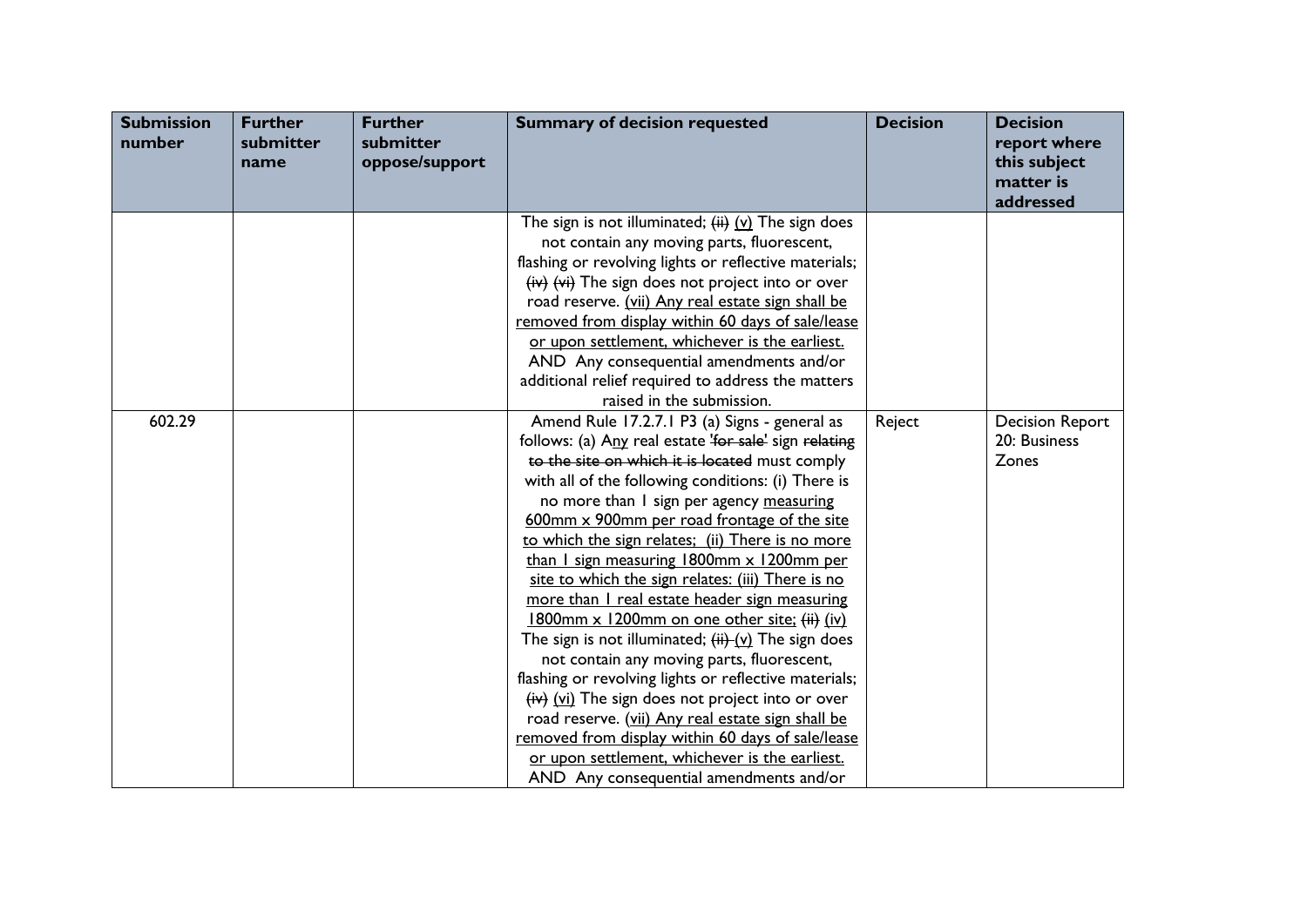| <b>Submission</b><br>number | <b>Further</b><br>submitter<br>name          | <b>Further</b><br>submitter<br>oppose/support | <b>Summary of decision requested</b>                                                                                                                                                                                                                                                                                                                                                                                                                                                                                                                                                                                                                                                                                                                                                                                                                                                                                                                                                                                                                                              | <b>Decision</b> | <b>Decision</b><br>report where<br>this subject<br>matter is<br>addressed |
|-----------------------------|----------------------------------------------|-----------------------------------------------|-----------------------------------------------------------------------------------------------------------------------------------------------------------------------------------------------------------------------------------------------------------------------------------------------------------------------------------------------------------------------------------------------------------------------------------------------------------------------------------------------------------------------------------------------------------------------------------------------------------------------------------------------------------------------------------------------------------------------------------------------------------------------------------------------------------------------------------------------------------------------------------------------------------------------------------------------------------------------------------------------------------------------------------------------------------------------------------|-----------------|---------------------------------------------------------------------------|
|                             |                                              |                                               | additional relief required to address the matters<br>raised in the submission.                                                                                                                                                                                                                                                                                                                                                                                                                                                                                                                                                                                                                                                                                                                                                                                                                                                                                                                                                                                                    |                 |                                                                           |
| 602.30                      |                                              |                                               | Amend Rule 18.2.7.1. P3 (a) Signs - general as<br>follows: (a) Any real estate 'for sale' sign relating<br>to the site on which it is located must comply<br>with all of the following conditions: (i) There is<br>no more than I sign per agency measuring<br>600mm x 900mm per road frontage of the site<br>to which the sign relates; (ii) There is no more<br>than I sign measuring 1800mm x 1200mm per<br>site to which the sign relates: (iii) There is no<br>more than I real estate header sign measuring<br>1800mm x 1200mm on one other site; (ii) (iv)<br>The sign is not illuminated; $(i)$ $(i)$ The sign does<br>not contain any moving parts, fluorescent,<br>flashing or revolving lights or reflective materials;<br>$(iv)$ (vi) The sign does not project into or over<br>road reserve. (vii) Any real estate sign shall be<br>removed from display within 60 days of sale/lease<br>or upon settlement, whichever is the earliest.<br>AND Any consequential amendments and/or<br>additional relief required to address the matters<br>raised in the submission. | Reject          | <b>Decision Report</b><br>20: Business<br><b>Zones</b>                    |
| FS1323.81                   | Heritage New<br>Zealand<br>Pouhere<br>Taonga | Oppose                                        |                                                                                                                                                                                                                                                                                                                                                                                                                                                                                                                                                                                                                                                                                                                                                                                                                                                                                                                                                                                                                                                                                   | Accept          |                                                                           |
| 602.31                      |                                              |                                               | Amend Rule 19.2.6.1. P3 (a) Signs - general as<br>follows: (a) Any real estate 'for sale' sign relating<br>to the site on which it is located must comply                                                                                                                                                                                                                                                                                                                                                                                                                                                                                                                                                                                                                                                                                                                                                                                                                                                                                                                         | Reject          | <b>Decision Report</b><br>20: Business<br>Zones                           |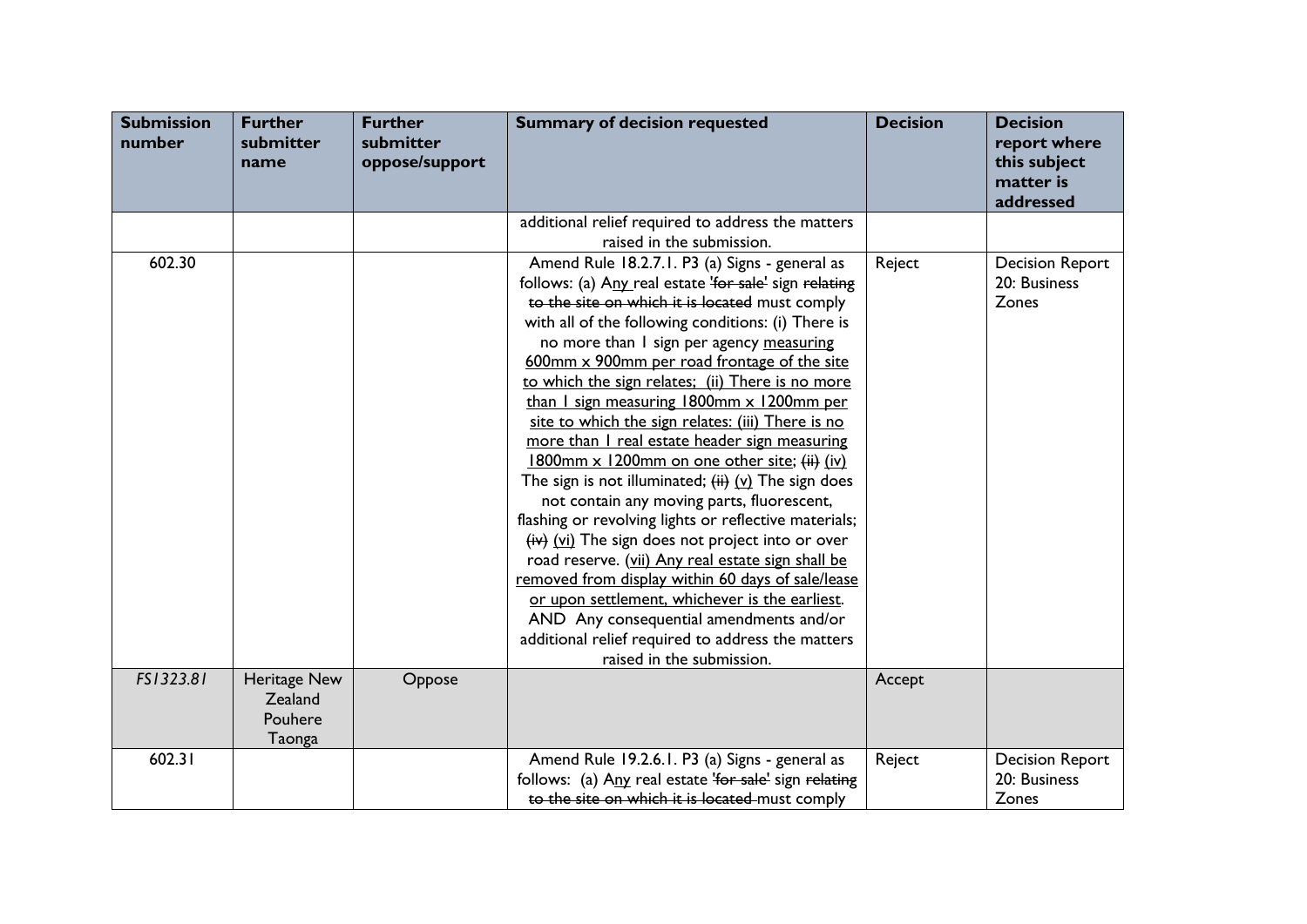| <b>Submission</b><br>number | <b>Further</b><br>submitter<br>name | <b>Further</b><br>submitter<br>oppose/support | <b>Summary of decision requested</b>                                                                                                                                                                                                                                                                                                                                                                                                                                                                                                                                                                                                                                                                                                                                                                                                                                                                               | <b>Decision</b> | <b>Decision</b><br>report where<br>this subject<br>matter is<br>addressed |
|-----------------------------|-------------------------------------|-----------------------------------------------|--------------------------------------------------------------------------------------------------------------------------------------------------------------------------------------------------------------------------------------------------------------------------------------------------------------------------------------------------------------------------------------------------------------------------------------------------------------------------------------------------------------------------------------------------------------------------------------------------------------------------------------------------------------------------------------------------------------------------------------------------------------------------------------------------------------------------------------------------------------------------------------------------------------------|-----------------|---------------------------------------------------------------------------|
|                             |                                     |                                               | with all of the following conditions: (i) There is<br>no more than I sign per agency measuring<br>600mm x 900mm per road frontage of the site<br>to which the sign relates; (ii) There is no more<br>than I sign measuring 1800mm x 1200mm per<br>site to which the sign relates: (iii) There is no<br>more than I real estate header sign measuring<br>1800mm x 1200mm on one other site; (ii) (iv)<br>The sign is not illuminated; $(i)$ $(i)$ The sign does<br>not contain any moving parts, fluorescent,<br>flashing or revolving lights or reflective materials;<br>(iv) (vi) The sign does not project into or over<br>road reserve. (vii) Any real estate sign shall be<br>removed from display within 60 days of sale/lease<br>or upon settlement, whichever is the earliest.<br>AND Any consequential amendments and/or<br>additional relief required to address the matters<br>raised in the submission. |                 |                                                                           |
| 602.32                      |                                     |                                               | Retain the proposed Village zoning of the two<br>titles located at 702 Horotiu Road (Lot 2 DP<br>456538) and 730 Horotiu Road (Lot 3 DP<br>353526); AND Amend the extent of the<br>Obstacle Limitation Surface as a consequential<br>amendment. AND Any consequential<br>amendments and/or additional relief required to<br>address the matters raised in the submission.                                                                                                                                                                                                                                                                                                                                                                                                                                                                                                                                          | Accept in part  | <b>Decision Report</b><br>28]: Zoning - Te<br>Kowhai                      |
| FS1379.203                  | <b>Hamilton City</b><br>Council     | Oppose                                        |                                                                                                                                                                                                                                                                                                                                                                                                                                                                                                                                                                                                                                                                                                                                                                                                                                                                                                                    | Accept in part  |                                                                           |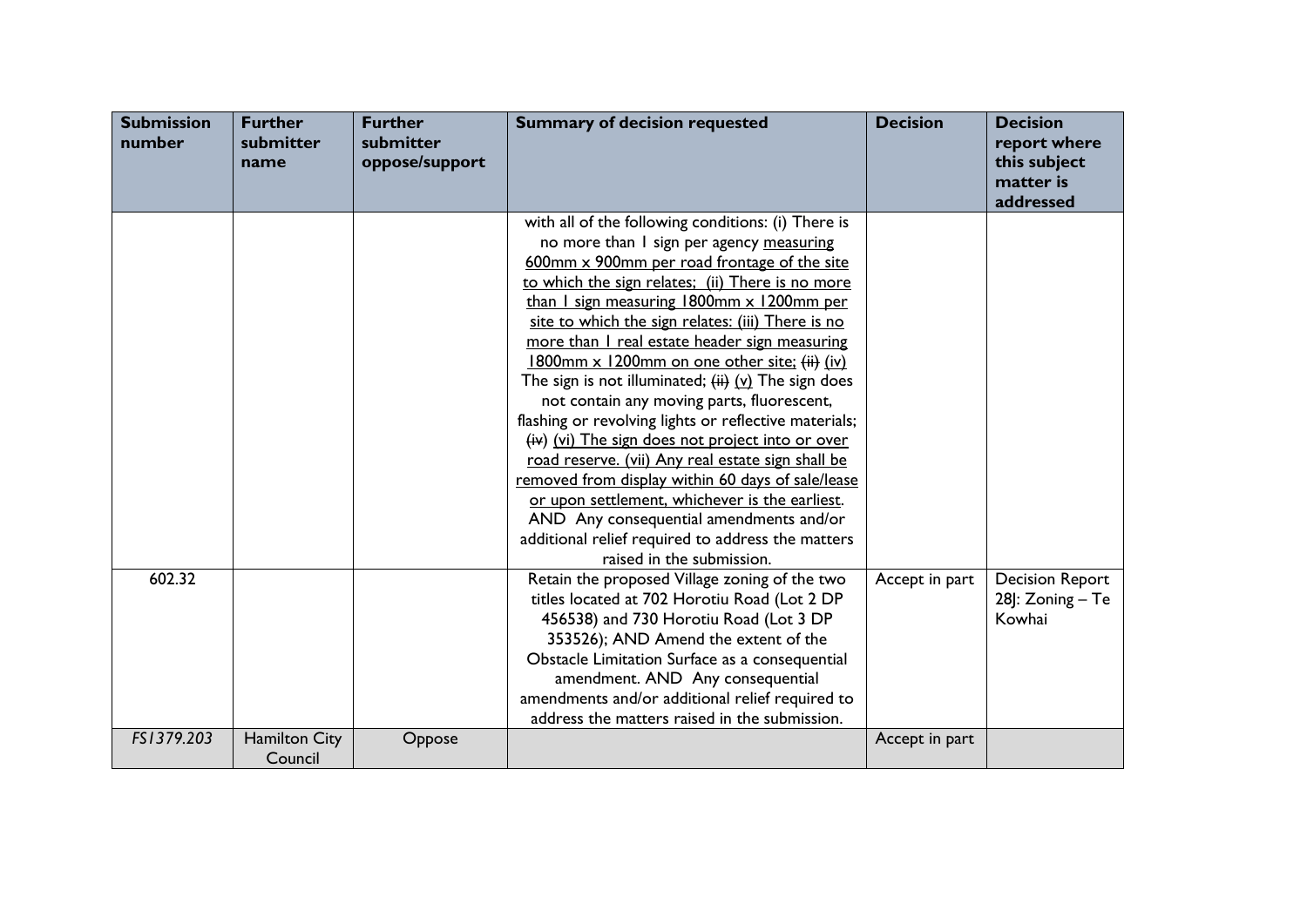| <b>Submission</b><br>number | <b>Further</b><br>submitter<br>name         | <b>Further</b><br>submitter<br>oppose/support | <b>Summary of decision requested</b>                                                                                                                                                                                                                                                                                                                                                                                                                                        | <b>Decision</b> | <b>Decision</b><br>report where<br>this subject<br>matter is<br>addressed |
|-----------------------------|---------------------------------------------|-----------------------------------------------|-----------------------------------------------------------------------------------------------------------------------------------------------------------------------------------------------------------------------------------------------------------------------------------------------------------------------------------------------------------------------------------------------------------------------------------------------------------------------------|-----------------|---------------------------------------------------------------------------|
| FS1388.1040                 | Mercury NZ<br>Limited for<br>Mercury E      | Oppose                                        |                                                                                                                                                                                                                                                                                                                                                                                                                                                                             | Accept in part  |                                                                           |
| 602.33                      |                                             |                                               | Add the following terms and definitions to<br><b>Identified Area</b><br>Chapter 13 Definitions:<br>Wastewater treatment<br>Boundary adjustment<br>General aviation<br>Recreational flying<br>plant<br>Flight training school<br>Circuit training<br>Community scale wastewater system<br>Wastewater treatment plant<br>Real estate<br>header sign AND Any consequential<br>amendments and/or additional relief required to<br>address the matters raised in the submission. | Accept in part  | <b>Decision Report</b><br>30: Definitions                                 |
| FS1339.73                   | <b>NZTE</b><br><b>Operations</b><br>Limited | Oppose                                        |                                                                                                                                                                                                                                                                                                                                                                                                                                                                             | Accept in part  |                                                                           |
| FS1388.1041                 | Mercury NZ<br>Limited for<br>Mercury E      | Oppose                                        |                                                                                                                                                                                                                                                                                                                                                                                                                                                                             | Accept in part  |                                                                           |
| 602.34                      |                                             |                                               | Amend Policy 4.1.5(c) - Density, as follows: (c)<br>Achieve a minimum density of 8-10 households<br>per hectare in the Village Zone where public<br>reticulated services can be provided. AND Any<br>consequential amendments and/or additional<br>relief required to address the matters raised in<br>the submission.                                                                                                                                                      | Reject          | <b>Decision Report</b><br>5: Strategic<br><b>Directions</b>               |
| FS1091.21                   | GD Jones                                    | Support                                       |                                                                                                                                                                                                                                                                                                                                                                                                                                                                             | Reject          |                                                                           |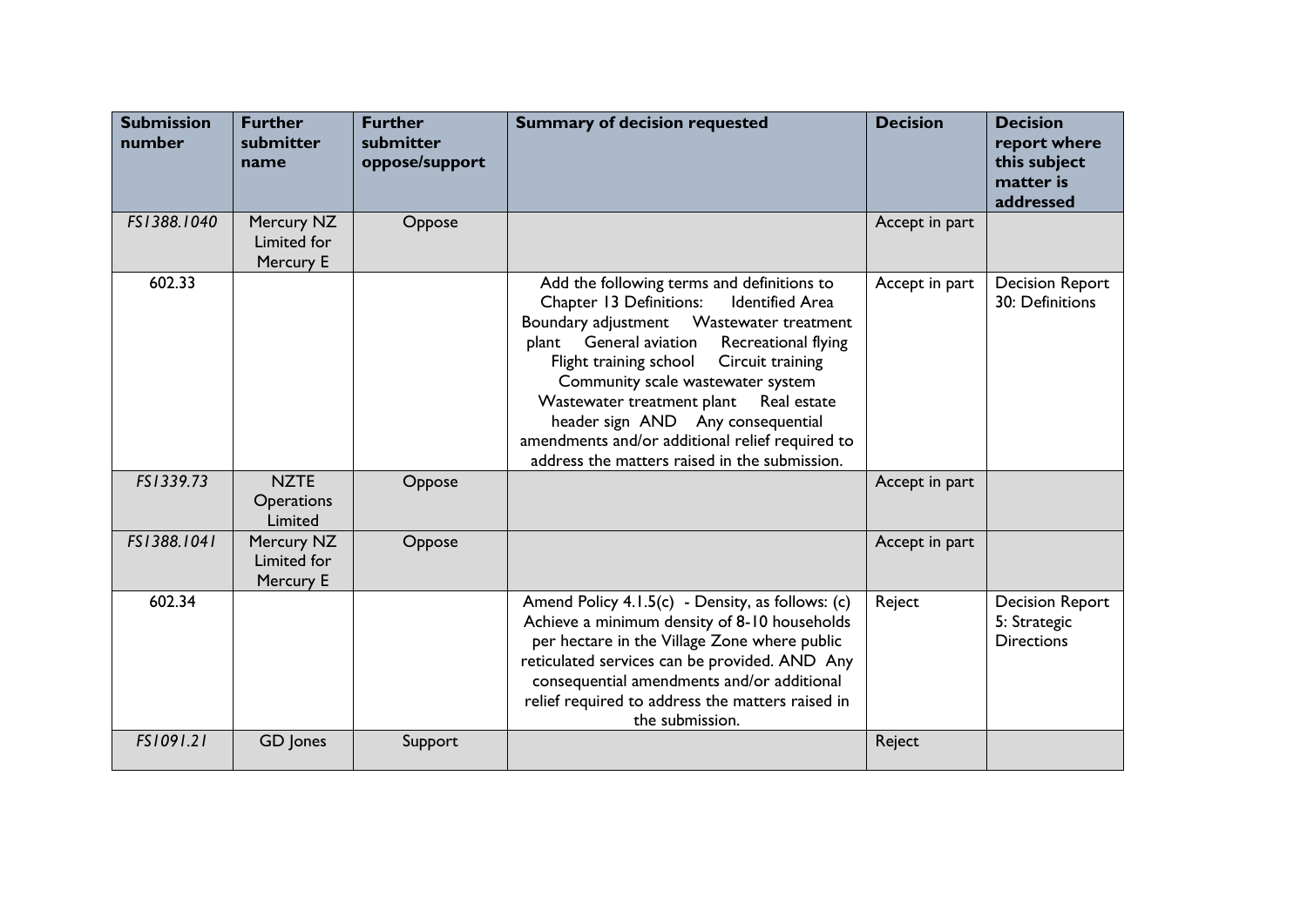| <b>Submission</b><br>number | <b>Further</b><br>submitter<br>name    | <b>Further</b><br>submitter<br>oppose/support | <b>Summary of decision requested</b>                                                                                                                                                                                                                                                                                                                                                                                                                                                                                                                                                                       | <b>Decision</b> | <b>Decision</b><br>report where<br>this subject<br>matter is<br>addressed |
|-----------------------------|----------------------------------------|-----------------------------------------------|------------------------------------------------------------------------------------------------------------------------------------------------------------------------------------------------------------------------------------------------------------------------------------------------------------------------------------------------------------------------------------------------------------------------------------------------------------------------------------------------------------------------------------------------------------------------------------------------------------|-----------------|---------------------------------------------------------------------------|
| FS1388.1042                 | Mercury NZ<br>Limited for<br>Mercury E | Oppose                                        |                                                                                                                                                                                                                                                                                                                                                                                                                                                                                                                                                                                                            | Accept          |                                                                           |
| 602.35                      |                                        |                                               | Amend Policy 4.1.17(a) - Te Kowhai, as follows:<br>(a) The scale and density of residential<br>development in Te Kowhai Village Zone<br>achieves: (i) Lower density (3000m2 sections<br>lots) where the development can be serviced by<br>on-site non-reticulated wastewater, water and<br>stormwater networks; or (ii) higher density<br>(1000m2 sections lots) where the development<br>can be serviced by-public reticulated wastewater,<br>water and stormwater networks; AND Any<br>consequential amendments and/or additional<br>relief required to address the matters raised in<br>the submission. | Reject          | <b>Decision Report</b><br>5: Strategic<br><b>Directions</b>               |
| 602.36                      |                                        |                                               | Amend Policy 4.3.2(a)(iii) - Character, as<br>follows: (iii) Recognises lower levels of<br>infrastructure and in some locations the absence<br>of Council reticulated wastewater services. AND<br>Any consequential amendments and/or additional<br>relief required to address the matters raised in<br>the submission.                                                                                                                                                                                                                                                                                    | Reject          | <b>Decision Report</b><br>17: Village Zone                                |
| FS1091.22                   | GD Jones                               | Support                                       |                                                                                                                                                                                                                                                                                                                                                                                                                                                                                                                                                                                                            | Reject          |                                                                           |
| 602.37                      |                                        |                                               | Add clauses to Policies 9.2.2.1 - Airpark<br>standards as follows: (a) Manage adverse airpark<br>effects through the application of general and<br>airpark-specific performance standards including:<br>(i) Noise (ii) Hazardous substances; (iii) Building                                                                                                                                                                                                                                                                                                                                                | Accept in Part  | <b>Decision Report</b><br>26: Te Kowhai<br>Airpark Zone                   |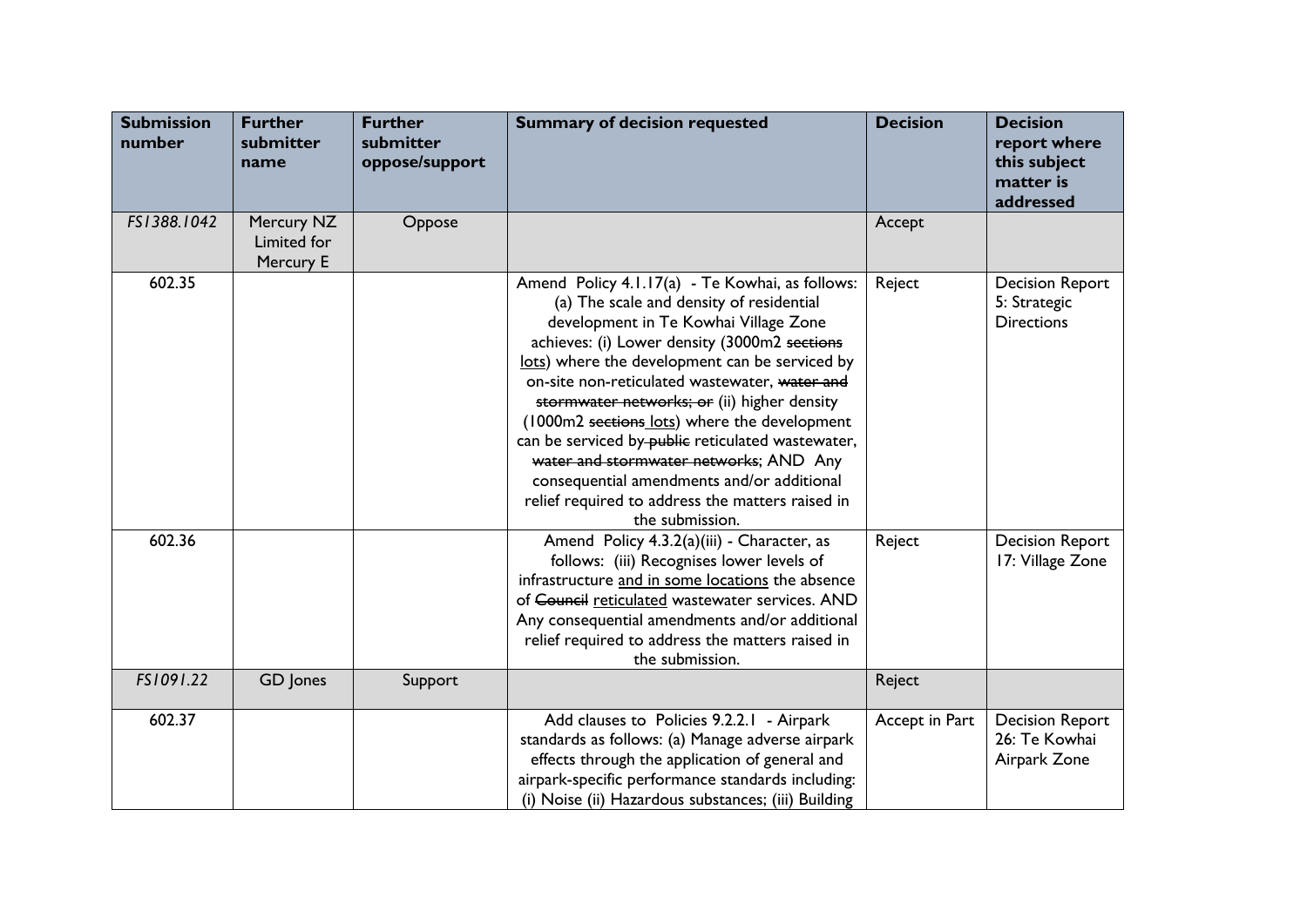| <b>Submission</b><br>number | <b>Further</b><br>submitter<br>name  | <b>Further</b><br>submitter<br>oppose/support | <b>Summary of decision requested</b>                                                                                                                                                                                                                                                                                                                                                                                                                                                                                                                                                                                                           | <b>Decision</b> | <b>Decision</b><br>report where<br>this subject<br>matter is<br>addressed |
|-----------------------------|--------------------------------------|-----------------------------------------------|------------------------------------------------------------------------------------------------------------------------------------------------------------------------------------------------------------------------------------------------------------------------------------------------------------------------------------------------------------------------------------------------------------------------------------------------------------------------------------------------------------------------------------------------------------------------------------------------------------------------------------------------|-----------------|---------------------------------------------------------------------------|
|                             |                                      |                                               | setbacks; (iv) Minimum site areas; and (v)<br>Subdivision allotment size;. (vi) Management Plan<br>based on Fly Neighbourly principles; (vii) Hours<br>of operation; and (viii) Maximum aircraft<br>movements. AND Any consequential<br>amendments and/or additional relief required to<br>address the matters raised in the submission.                                                                                                                                                                                                                                                                                                       |                 |                                                                           |
| FS1339.71                   | <b>NZTE</b><br>Operations<br>Limited | Support                                       |                                                                                                                                                                                                                                                                                                                                                                                                                                                                                                                                                                                                                                                | Accept in Part  |                                                                           |
| FS1347.10                   | GL & DP<br><b>McBride</b>            | Support                                       |                                                                                                                                                                                                                                                                                                                                                                                                                                                                                                                                                                                                                                                | Accept in Part  |                                                                           |
| 602.38                      |                                      |                                               | Amend Rule 14.3.1.8 P12 Permitted Activities, as<br>follows: 14.3.1.8  (2) Rule 14.3.1.8(1)(a) does<br>not apply to any allotment that is serviced by a<br>site-contained wastewater system in accordance<br>with Rule 14.11.1.3; and Rule 14.3.1.8(1)(b) does<br>not apply where reticulated water supply is<br>unavailable. (3) Within all zones, except the<br>Rural, Village and Country Living Zones, the<br>water supply required under Rule 14.3.1.8(1)(b)<br>must be adequate for fire fighting purposes.<br>AND Any consequential amendments and/or<br>additional relief required to address the matters<br>raised in the submission. | Accept in part  | <b>Decision Report</b><br>13:<br>Infrastructure                           |
| 602.39                      |                                      |                                               | Retain Rule 14.11.1.3 P3(a)(ii) Permitted<br>Activities, which allows for connections to<br>community-scale wastewater systems.                                                                                                                                                                                                                                                                                                                                                                                                                                                                                                                | Accept          | <b>Decision Report</b><br>13:<br>Infrastructure                           |
| FS1176.180                  | Watercare<br>Services Ltd            | Support                                       |                                                                                                                                                                                                                                                                                                                                                                                                                                                                                                                                                                                                                                                | Accept          |                                                                           |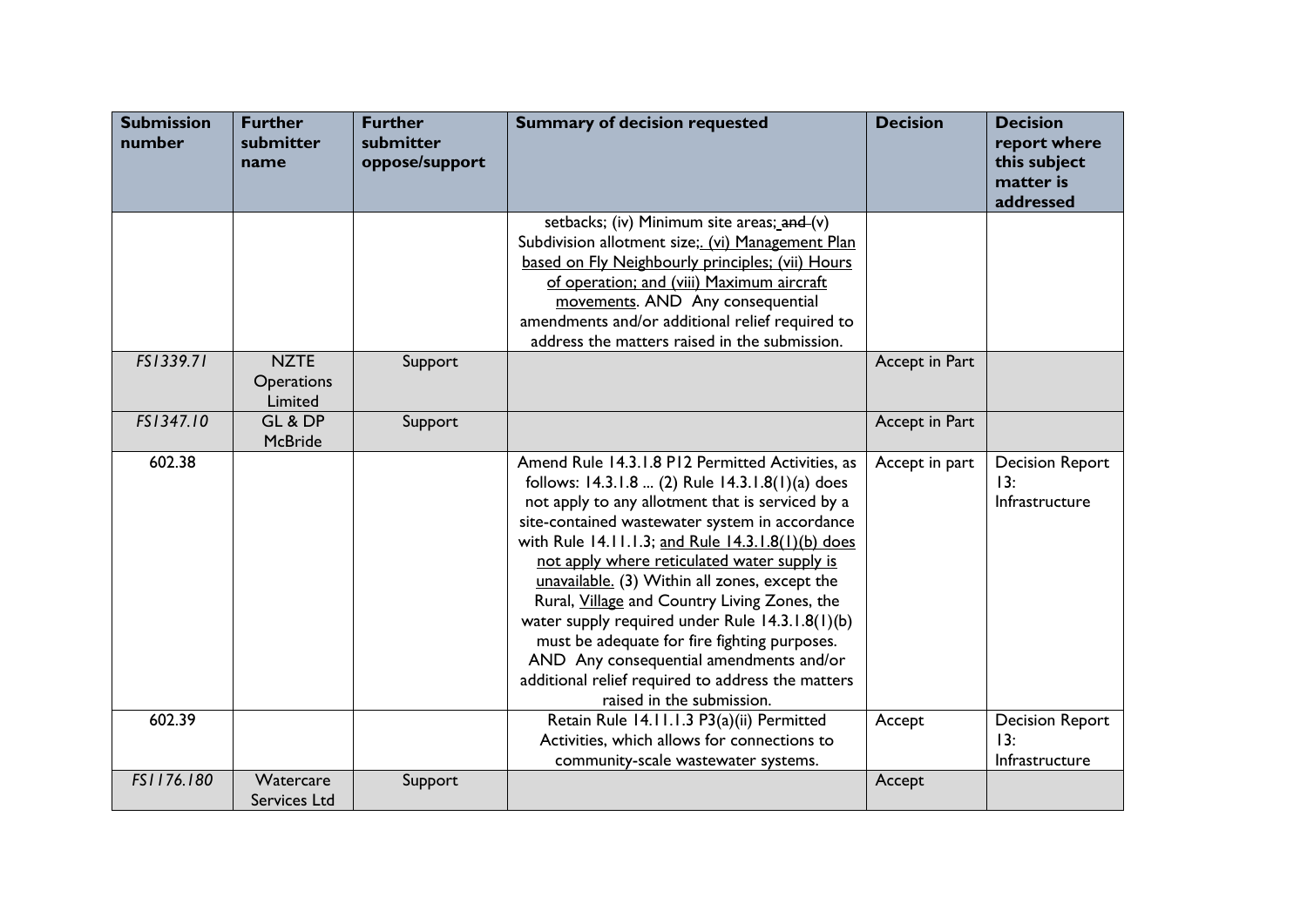| <b>Submission</b><br>number | <b>Further</b><br>submitter<br>name    | <b>Further</b><br>submitter<br>oppose/support | <b>Summary of decision requested</b>                                                                                                                                                                                                                                                                                         | <b>Decision</b> | <b>Decision</b><br>report where<br>this subject<br>matter is<br>addressed |
|-----------------------------|----------------------------------------|-----------------------------------------------|------------------------------------------------------------------------------------------------------------------------------------------------------------------------------------------------------------------------------------------------------------------------------------------------------------------------------|-----------------|---------------------------------------------------------------------------|
| 602.40                      |                                        |                                               | Delete Rule 14.11.1.8 relating to P8 Storm water<br>ponds or wetlands. AND Any consequential<br>amendments and/or additional relief required to<br>address the matters raised in the submission.                                                                                                                             | Reject          | <b>Decision Report</b><br>13:<br>Infrastructure                           |
| FS1388.1043                 | Mercury NZ<br>Limited for<br>Mercury E | Oppose                                        |                                                                                                                                                                                                                                                                                                                              | Accept          |                                                                           |
| 602.41                      |                                        |                                               | Add Village Zone to Rule 14.11.3 D2<br>Wastewater treatment plants. AND Any<br>consequential amendments and/or additional<br>relief required to address the matters raised in<br>the submission.                                                                                                                             | Reject          | <b>Decision Report</b><br>13:<br>Infrastructure                           |
| 602.42                      |                                        |                                               | Delete Rule 14.11.4 NC2 (xxi) which refers to<br>the Village Zone. AND Any consequential<br>amendments and/or additional relief required to<br>address the matters raised in the submission.                                                                                                                                 | Reject          | <b>Decision Report</b><br>13:<br>Infrastructure                           |
| 602.43                      |                                        |                                               | Amend Rule 14.12.1.2 P2(1)(i) On-site parking<br>and loading, as follows: (i) On-site car parking<br>spaces and loading bays are not required on sites<br>with sole-frontages to the following. AND Any<br>consequential amendments and/or additional<br>relief required to address the matters raised in<br>the submission. | Accept in part  | <b>Decision Report</b><br>13:<br>Infrastructure                           |
| 602.44                      |                                        |                                               | Amend Table 14.12.5.14 Access and road<br>conditions, to require the following minimum<br>access widths for the Village and Residential<br>$1$ to 4 lots = 3.6m $5$ to 8 lots =<br>Zones:<br>4.5m AND Any consequential amendments<br>and/or additional relief required to address the<br>matters raised in the submission.  | Reject          | <b>Decision Report</b><br>13:<br>Infrastructure                           |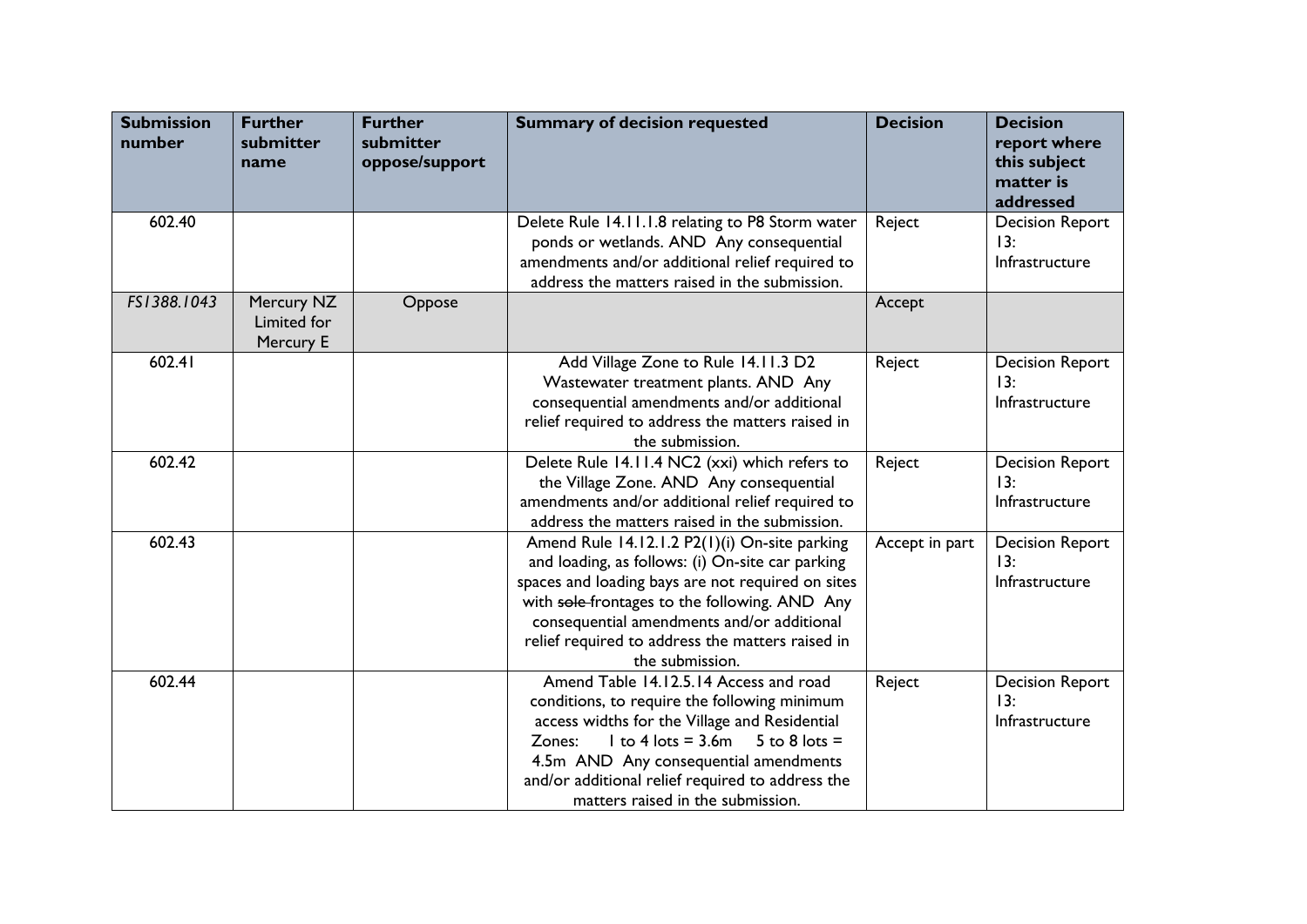| <b>Submission</b><br>number | <b>Further</b><br>submitter<br>name           | <b>Further</b><br>submitter<br>oppose/support | <b>Summary of decision requested</b>                                                                                                                                                                                                                                                                                                                                                                            | <b>Decision</b> | <b>Decision</b><br>report where<br>this subject<br>matter is<br>addressed |
|-----------------------------|-----------------------------------------------|-----------------------------------------------|-----------------------------------------------------------------------------------------------------------------------------------------------------------------------------------------------------------------------------------------------------------------------------------------------------------------------------------------------------------------------------------------------------------------|-----------------|---------------------------------------------------------------------------|
| FS1091.23                   | GD Jones                                      | Support                                       |                                                                                                                                                                                                                                                                                                                                                                                                                 | Reject          |                                                                           |
| FS1388.1044                 | Mercury NZ<br><b>Limited for</b><br>Mercury E | Oppose                                        |                                                                                                                                                                                                                                                                                                                                                                                                                 | Accept          |                                                                           |
| 602.45                      |                                               |                                               | Amend Table 14.12.5.7 - Required parking spaces<br>and loading bays, so that the calculation for the<br>minimum required parking spaces for a retailing<br>activity reads, as follows: Retail activity I car<br>space per 30m2 45m2 GFA, including indoor and<br>outdoor retail area. AND Any consequential<br>amendments and/or additional relief required to<br>address the matters raised in the submission. | Reject          | <b>Decision Report</b><br>13:<br>Infrastructure                           |
| 602.46                      |                                               |                                               | Add a new rule to Rule 24.1.1 Permitted<br>Activities for "A new retirement village or<br>alterations to an existing retirement village" and<br>appropriate activity-specific conditions. AND<br>Any consequential amendments and/or additional<br>relief required to address the matters raised in<br>the submission.                                                                                          | Reject          | <b>Decision Report</b><br>17: Village Zone                                |
| FS1187.9                    | Greig<br>Developments<br>No 2 Limited         | Support                                       |                                                                                                                                                                                                                                                                                                                                                                                                                 | Reject          |                                                                           |
| FS1308.84                   | The Surveying<br>Company                      | Support                                       |                                                                                                                                                                                                                                                                                                                                                                                                                 | Reject          |                                                                           |
| FS1388.1045                 | Mercury NZ<br>Limited for<br>Mercury E        | Oppose                                        |                                                                                                                                                                                                                                                                                                                                                                                                                 | Accept          |                                                                           |
| 602.47                      |                                               |                                               | Delete Rule 24.2.4.1 P1(a)(i) Earthworks -<br>General. AND Delete Rule 24.2.1 P3(a)(iv)                                                                                                                                                                                                                                                                                                                         | Reject          | <b>Decision Report</b><br>17: Village Zone                                |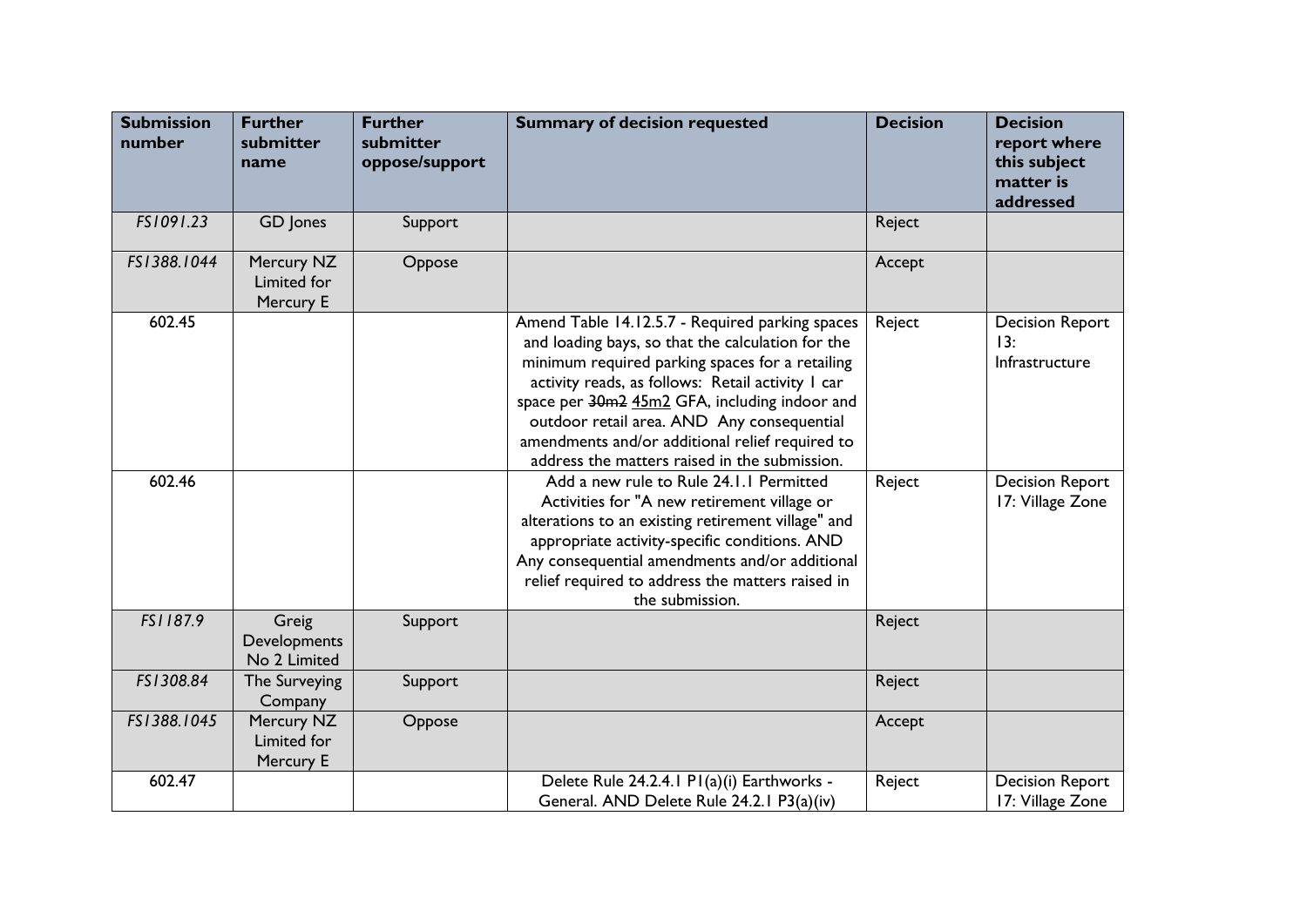| <b>Submission</b><br>number | <b>Further</b><br>submitter<br>name   | <b>Further</b><br>submitter<br>oppose/support | <b>Summary of decision requested</b>                                                                                                                                                                                                                                                                                                                                                                                                                                  | <b>Decision</b> | <b>Decision</b><br>report where<br>this subject<br>matter is<br>addressed |
|-----------------------------|---------------------------------------|-----------------------------------------------|-----------------------------------------------------------------------------------------------------------------------------------------------------------------------------------------------------------------------------------------------------------------------------------------------------------------------------------------------------------------------------------------------------------------------------------------------------------------------|-----------------|---------------------------------------------------------------------------|
|                             |                                       |                                               | Earthworks - General. AND Any consequential<br>amendments and/or additional relief required to<br>address the matters raised in the submission.                                                                                                                                                                                                                                                                                                                       |                 |                                                                           |
| FS1187.10                   | Greig<br>Developments<br>No 2 Limited | Support                                       |                                                                                                                                                                                                                                                                                                                                                                                                                                                                       | Reject          |                                                                           |
| FS1308.85                   | The Surveying<br>Company              | Support                                       |                                                                                                                                                                                                                                                                                                                                                                                                                                                                       | Reject          |                                                                           |
| 602.48                      |                                       |                                               | Delete Rule 24.2.4.1 NCI Earthworks - General.<br>AND Any consequential amendments and/or<br>additional relief required to address the matters<br>raised in the submission.                                                                                                                                                                                                                                                                                           | Reject          | <b>Decision Report</b><br>17: Village Zone                                |
| FS1187.12                   | Greig<br>Developments<br>No 2 Limited | Support                                       |                                                                                                                                                                                                                                                                                                                                                                                                                                                                       | Reject          |                                                                           |
| FS1308.86                   | The Surveying<br>Company              | Support                                       |                                                                                                                                                                                                                                                                                                                                                                                                                                                                       | Reject          |                                                                           |
| 602.49                      |                                       |                                               | Amend Rule 24.3.5 P1 and P2 Building coverage,<br>as follows: PI On a lot connected to public<br>reticulated wastewater and a water supply, the<br>total building coverage must not exceed 40%. P2<br>On a lot not connected to public reticulated<br>wastewater and a water supply, the total building<br>coverage must not exceed 20%. AND Any<br>consequential amendments and/or additional<br>relief required to address the matters raised in<br>the submission. | Reject          | <b>Decision Report</b><br>17: Village Zone                                |
| FS1091.24                   | GD Jones                              | Support                                       |                                                                                                                                                                                                                                                                                                                                                                                                                                                                       | Reject          |                                                                           |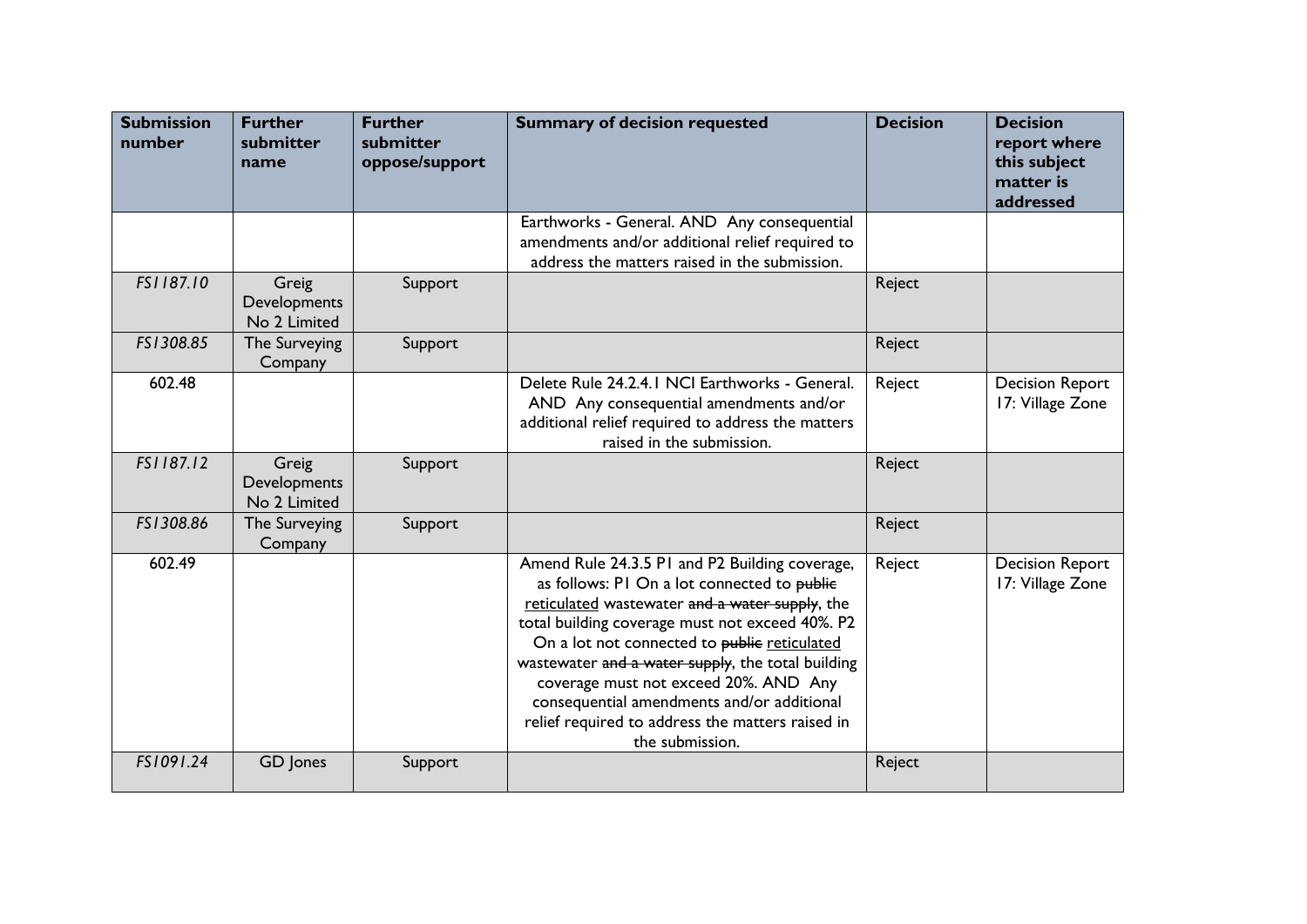| <b>Submission</b><br>number | <b>Further</b><br>submitter<br>name          | <b>Further</b><br>submitter<br>oppose/support | <b>Summary of decision requested</b>                                                                                                                                                                                                                                                                                                                                                                                                                                                                                                                                                                                                                                                                                                                                                                                                                                                                                                                                                                                                                                               | <b>Decision</b> | <b>Decision</b><br>report where<br>this subject<br>matter is<br>addressed |
|-----------------------------|----------------------------------------------|-----------------------------------------------|------------------------------------------------------------------------------------------------------------------------------------------------------------------------------------------------------------------------------------------------------------------------------------------------------------------------------------------------------------------------------------------------------------------------------------------------------------------------------------------------------------------------------------------------------------------------------------------------------------------------------------------------------------------------------------------------------------------------------------------------------------------------------------------------------------------------------------------------------------------------------------------------------------------------------------------------------------------------------------------------------------------------------------------------------------------------------------|-----------------|---------------------------------------------------------------------------|
| FS1388.1046                 | Mercury NZ<br>Limited for<br>Mercury E       | Oppose                                        |                                                                                                                                                                                                                                                                                                                                                                                                                                                                                                                                                                                                                                                                                                                                                                                                                                                                                                                                                                                                                                                                                    | Accept          |                                                                           |
| 602.50                      |                                              |                                               | Amend Rule 20.2.7.1. P3 (a) Signs - general, as<br>follows: (a) Any real estate 'for sale' sign relating<br>to the site on which it is located must comply<br>with all of the following conditions: (i) There is<br>no more than I sign per agency measuring<br>600mm x 900mm per road frontage of the site<br>to which the sign relates; (ii) There is no more<br>than I sign measuring 1800mm x 1200mm per<br>site to which the sign relates: (iii) There is no<br>more than I real estate header sign measuring<br>1800mm x 1200mm on one other site; (ii) (iv)<br>The sign is not illuminated; $(i)$ $(i)$ The sign does<br>not contain any moving parts, fluorescent,<br>flashing or revolving lights or reflective materials;<br>$(iv)$ (vi) The sign does not project into or over<br>road reserve. (vii) Any real estate sign shall be<br>removed from display within 60 days of sale/lease<br>or upon settlement, whichever is the earliest.<br>AND Any consequential amendments and/or<br>additional relief required to address the matters<br>raised in the submission. | Accept in Part  | <b>Decision Report</b><br>21: Industrial<br>Zones                         |
| FS1323.188                  | Heritage New<br>Zealand<br>Pouhere<br>Taonga | Oppose                                        |                                                                                                                                                                                                                                                                                                                                                                                                                                                                                                                                                                                                                                                                                                                                                                                                                                                                                                                                                                                                                                                                                    | Accept in Part  |                                                                           |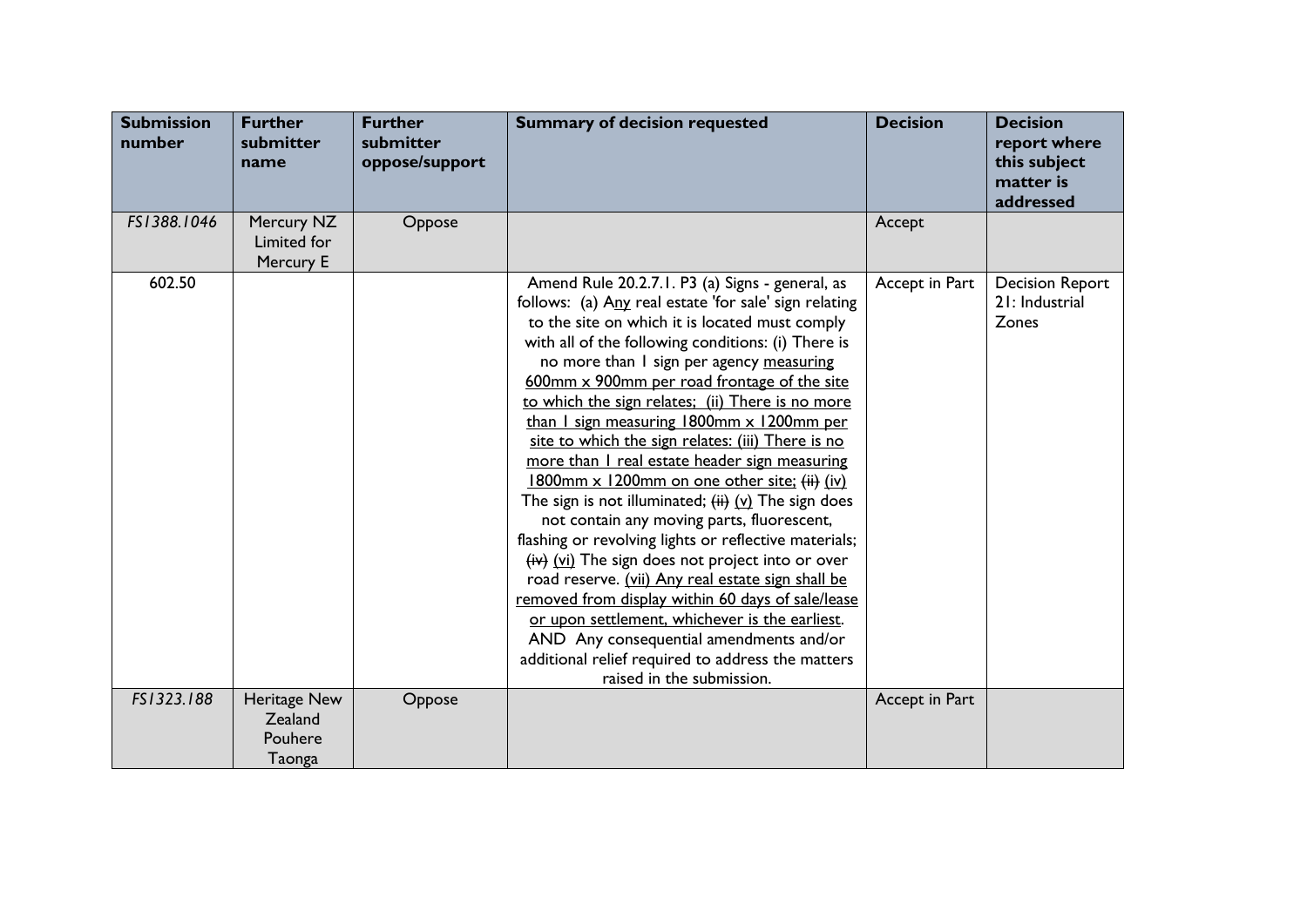| <b>Submission</b><br>number | <b>Further</b><br>submitter<br>name | <b>Further</b><br>submitter<br>oppose/support | <b>Summary of decision requested</b>                  | <b>Decision</b> | <b>Decision</b><br>report where<br>this subject<br>matter is |
|-----------------------------|-------------------------------------|-----------------------------------------------|-------------------------------------------------------|-----------------|--------------------------------------------------------------|
|                             |                                     |                                               |                                                       |                 | addressed                                                    |
| 602.51                      |                                     |                                               | Amend Rule 21.2.7.1. P3 (a) Signs - general as        | Accept in Part  | <b>Decision Report</b>                                       |
|                             |                                     |                                               | follows: (a) Any real estate 'for sale' sign relating |                 | 21: Industrial                                               |
|                             |                                     |                                               | to the site on which it is located must comply        |                 | Zones                                                        |
|                             |                                     |                                               | with all of the following conditions: (i) There is    |                 |                                                              |
|                             |                                     |                                               | no more than I sign per agency measuring              |                 |                                                              |
|                             |                                     |                                               | 600mm x 900mm per road frontage of the site           |                 |                                                              |
|                             |                                     |                                               | to which the sign relates; (ii) There is no more      |                 |                                                              |
|                             |                                     |                                               | than I sign measuring 1800mm x 1200mm per             |                 |                                                              |
|                             |                                     |                                               | site to which the sign relates: (iii) There is no     |                 |                                                              |
|                             |                                     |                                               | more than I real estate header sign measuring         |                 |                                                              |
|                             |                                     |                                               | 1800mm x 1200mm on one other site; $(i)$ (iv)         |                 |                                                              |
|                             |                                     |                                               | The sign is not illuminated; $(i)$ (v) The sign does  |                 |                                                              |
|                             |                                     |                                               | not contain any moving parts, fluorescent,            |                 |                                                              |
|                             |                                     |                                               | flashing or revolving lights or reflective materials; |                 |                                                              |
|                             |                                     |                                               | $(iv)$ (vi) The sign does not project into or over    |                 |                                                              |
|                             |                                     |                                               | road reserve. (vii) Any real estate sign shall be     |                 |                                                              |
|                             |                                     |                                               | removed from display within 60 days of sale/lease     |                 |                                                              |
|                             |                                     |                                               | or upon settlement, whichever is the earliest.        |                 |                                                              |
|                             |                                     |                                               | AND Any consequential amendments and/or               |                 |                                                              |
|                             |                                     |                                               | additional relief required to address the matters     |                 |                                                              |
|                             |                                     |                                               | raised in the submission.                             |                 |                                                              |
| 602.52                      |                                     |                                               | Amend Rule 22.2.6.1. P3 (a) Signs - general as        | Accept in Part  | <b>Decision Report</b>                                       |
|                             |                                     |                                               | follows: (a) Any real estate 'for sale' sign relating |                 | 22: Rural Zone                                               |
|                             |                                     |                                               | to the site on which it is located must comply        |                 |                                                              |
|                             |                                     |                                               | with all of the following conditions: (i) There is    |                 |                                                              |
|                             |                                     |                                               | no more than I sign per agency measuring              |                 |                                                              |
|                             |                                     |                                               | 600mm x 900mm per road frontage of the site           |                 |                                                              |
|                             |                                     |                                               | to which the sign relates; (ii) There is no more      |                 |                                                              |
|                             |                                     |                                               | than I sign measuring 1800mm x 1200mm per             |                 |                                                              |
|                             |                                     |                                               | site to which the sign relates: (iii) There is no     |                 |                                                              |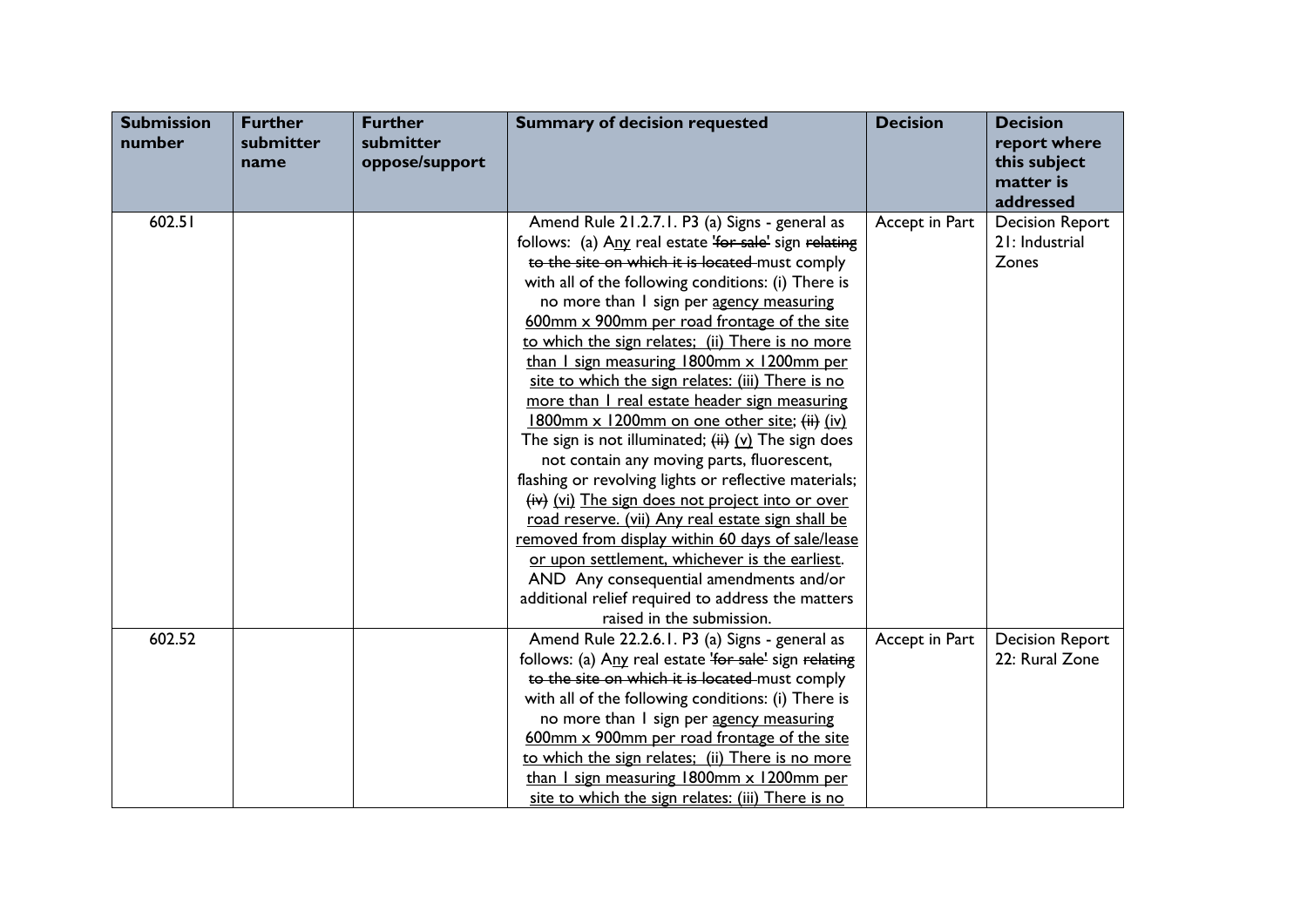| <b>Submission</b><br>number | <b>Further</b><br>submitter<br>name | <b>Further</b><br>submitter<br>oppose/support | <b>Summary of decision requested</b>                                                                                                                                                                                                                                                                                                                                                                                                                                                                                                                                                                                                                                                                                                                                                                                                                                                                                            | <b>Decision</b> | <b>Decision</b><br>report where<br>this subject<br>matter is<br>addressed |
|-----------------------------|-------------------------------------|-----------------------------------------------|---------------------------------------------------------------------------------------------------------------------------------------------------------------------------------------------------------------------------------------------------------------------------------------------------------------------------------------------------------------------------------------------------------------------------------------------------------------------------------------------------------------------------------------------------------------------------------------------------------------------------------------------------------------------------------------------------------------------------------------------------------------------------------------------------------------------------------------------------------------------------------------------------------------------------------|-----------------|---------------------------------------------------------------------------|
|                             |                                     |                                               | more than I real estate header sign measuring<br>1800mm x 1200mm on one other site; (ii) (iv)<br>The sign is not illuminated; $(ii)$ $(v)$ The sign does<br>not contain any moving parts, fluorescent,<br>flashing or revolving lights or reflective materials;<br>$(iv)$ (vi) The sign does not project into or over<br>road reserve. (vii) Any real estate sign shall be<br>removed from display within 60 days of sale/lease<br>or upon settlement, whichever is the earliest.<br>AND Any consequential amendments and/or<br>additional relief required to address the matters<br>raised in the submission.                                                                                                                                                                                                                                                                                                                  |                 |                                                                           |
| 602.53                      |                                     |                                               | Amend Rule 23.2.6.1. P3 (a) Signs - general as<br>follows: (a) Any real estate 'for sale' sign relating<br>to the site on which it is located must comply<br>with all of the following conditions: (i) There is<br>no more than I sign per agency measuring<br>600mm x 900mm per road frontage of the site<br>to which the sign relates; (ii) There is no more<br>than I sign measuring 1800mm x 1200mm per<br>site to which the sign relates: (iii) There is no<br>more than I real estate header sign measuring<br>1800mm x 1200mm on one other site; (ii) (iv)<br>The sign is not illuminated; $(i)$ (v) The sign does<br>not contain any moving parts, fluorescent,<br>flashing or revolving lights or reflective materials;<br>(iv) (vi) The sign does not project into or over<br>road reserve. AND Any consequential<br>amendments and/or additional relief required to<br>address the matters raised in the submission. | Accept in part  | <b>Decision Report</b><br>18: Country<br>Living Zone                      |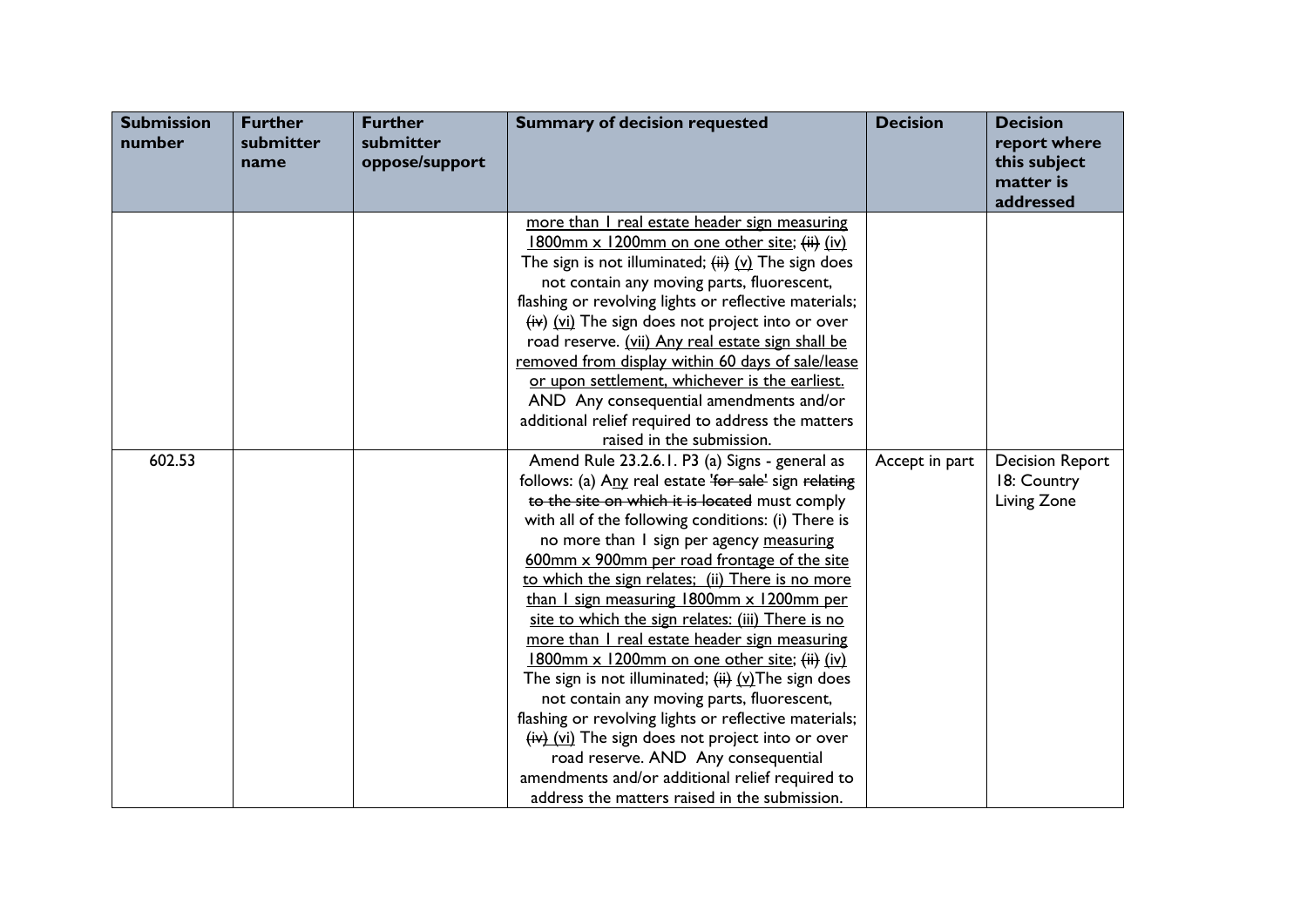| <b>Submission</b><br>number | <b>Further</b><br>submitter<br>name          | <b>Further</b><br>submitter<br>oppose/support | <b>Summary of decision requested</b>                                                                                                                                                                                                                                                                                                                                                                                                                                                                                                                                                                                                                                                                                                                                                                                                                                                                                                                                                                                                                                         | <b>Decision</b> | <b>Decision</b><br>report where<br>this subject<br>matter is<br>addressed |
|-----------------------------|----------------------------------------------|-----------------------------------------------|------------------------------------------------------------------------------------------------------------------------------------------------------------------------------------------------------------------------------------------------------------------------------------------------------------------------------------------------------------------------------------------------------------------------------------------------------------------------------------------------------------------------------------------------------------------------------------------------------------------------------------------------------------------------------------------------------------------------------------------------------------------------------------------------------------------------------------------------------------------------------------------------------------------------------------------------------------------------------------------------------------------------------------------------------------------------------|-----------------|---------------------------------------------------------------------------|
| FS1323.87                   | Heritage New<br>Zealand<br>Pouhere<br>Taonga | Oppose                                        |                                                                                                                                                                                                                                                                                                                                                                                                                                                                                                                                                                                                                                                                                                                                                                                                                                                                                                                                                                                                                                                                              | Reject          |                                                                           |
| 602.54                      |                                              |                                               | Amend Rule 24.2.7.1. P3 (a) Signs - general, as<br>follows: (a) Any real estate 'for sale' sign relating<br>to the site on which it is located must comply<br>with all of the following conditions: (i) There is<br>no more than I sign per agency measuring<br>600mm x 900mm per road frontage of the site<br>to which the sign relates; (ii) There is no more<br>than I sign measuring 1800mm x 1200mm per<br>site to which the sign relates: (iii) There is no<br>more than I real estate header sign measuring<br>1800mm x 1200mm on one other site; (ii) (iv)<br>The sign is not illuminated; $(i)$ The sign does<br>not contain any moving parts, fluorescent,<br>flashing or revolving lights or reflective materials;<br>$(iv)$ (vi) The sign does not project into or over<br>road reserve. (vii) Any real estate sign shall be<br>removed from display within 60 days of sale/lease<br>or upon settlement, whichever is the earliest.<br>AND Any consequential amendments and/or<br>additional relief required to address the matters<br>raised in the submission. | Accept in part  | <b>Decision Report</b><br>17: Village Zone                                |
| FS1323.89                   | Heritage New<br>Zealand<br>Pouhere           | Oppose                                        |                                                                                                                                                                                                                                                                                                                                                                                                                                                                                                                                                                                                                                                                                                                                                                                                                                                                                                                                                                                                                                                                              | Reject          |                                                                           |
|                             | Taonga                                       |                                               |                                                                                                                                                                                                                                                                                                                                                                                                                                                                                                                                                                                                                                                                                                                                                                                                                                                                                                                                                                                                                                                                              |                 |                                                                           |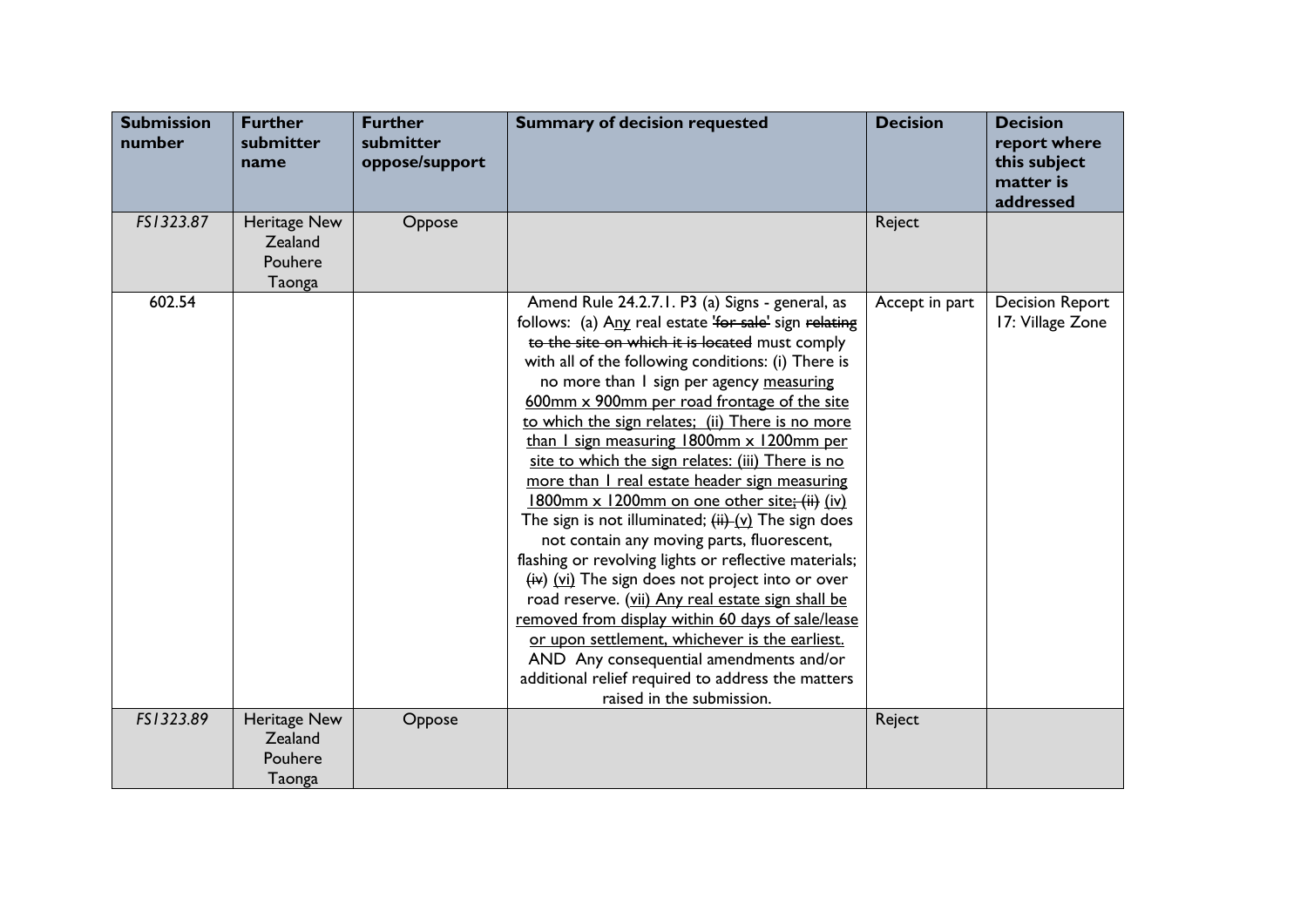| <b>Submission</b><br>number | <b>Further</b><br>submitter<br>name | <b>Further</b><br>submitter<br>oppose/support | <b>Summary of decision requested</b>                  | <b>Decision</b> | <b>Decision</b><br>report where<br>this subject<br>matter is |
|-----------------------------|-------------------------------------|-----------------------------------------------|-------------------------------------------------------|-----------------|--------------------------------------------------------------|
|                             |                                     |                                               |                                                       |                 | addressed                                                    |
| 602.55                      |                                     |                                               | Amend Rule 26.2.11 P2 (a) Signs - general, as         | Accept in       | <b>Decision Report</b>                                       |
|                             |                                     |                                               | follows: (a) Any real estate 'for sale' sign relating | part            | 25: Hampton                                                  |
|                             |                                     |                                               | to the site on which it is located must comply        |                 | Downs                                                        |
|                             |                                     |                                               | with all of the following conditions: (i) There is    |                 | Motorsport and                                               |
|                             |                                     |                                               | no more than I sign per agency measuring              |                 | <b>Recreation Zone</b>                                       |
|                             |                                     |                                               | 600mm x 900mm per road frontage of the site           |                 |                                                              |
|                             |                                     |                                               | to which the sign relates; (ii) There is no more      |                 |                                                              |
|                             |                                     |                                               | than I sign measuring 1800mm x 1200mm per             |                 |                                                              |
|                             |                                     |                                               | site to which the sign relates: (iii) There is no     |                 |                                                              |
|                             |                                     |                                               | more than I real estate header sign measuring         |                 |                                                              |
|                             |                                     |                                               | 1800mm x 1200mm on one other site; (ii) (iv)          |                 |                                                              |
|                             |                                     |                                               | The sign is not illuminated; $(i)$ (v) The sign does  |                 |                                                              |
|                             |                                     |                                               | not contain any moving parts, fluorescent,            |                 |                                                              |
|                             |                                     |                                               | flashing or revolving lights or reflective materials; |                 |                                                              |
|                             |                                     |                                               | $(iv)$ (vi) The sign does not project into or over    |                 |                                                              |
|                             |                                     |                                               | road reserve. (vii) Any real estate sign shall be     |                 |                                                              |
|                             |                                     |                                               | removed from display within 60 days of sale/lease     |                 |                                                              |
|                             |                                     |                                               | or upon settlement, whichever is the earliest.        |                 |                                                              |
|                             |                                     |                                               | AND Any consequential amendments and/or               |                 |                                                              |
|                             |                                     |                                               | additional relief required to address the matters     |                 |                                                              |
|                             |                                     |                                               | raised in the submission.                             |                 |                                                              |
| 602.56                      |                                     |                                               | Amend Rule 27.2.12 P3 (a) Signs - general as          | Accept in       | <b>Decision Report</b>                                       |
|                             |                                     |                                               | follows: (a) Any real estate 'for sale' sign relating | part            | 26: Te Kowhai                                                |
|                             |                                     |                                               | to the site on which it is located must comply        |                 | Airpark Zone                                                 |
|                             |                                     |                                               | with all of the following conditions: (i) There is    |                 |                                                              |
|                             |                                     |                                               | no more than I sign per agency measuring              |                 |                                                              |
|                             |                                     |                                               | 600mm x 900mm per road frontage of the site           |                 |                                                              |
|                             |                                     |                                               | to which the sign relates; (ii) There is no more      |                 |                                                              |
|                             |                                     |                                               | than I sign measuring 1800mm x 1200mm per             |                 |                                                              |
|                             |                                     |                                               | site to which the sign relates: (iii) There is no     |                 |                                                              |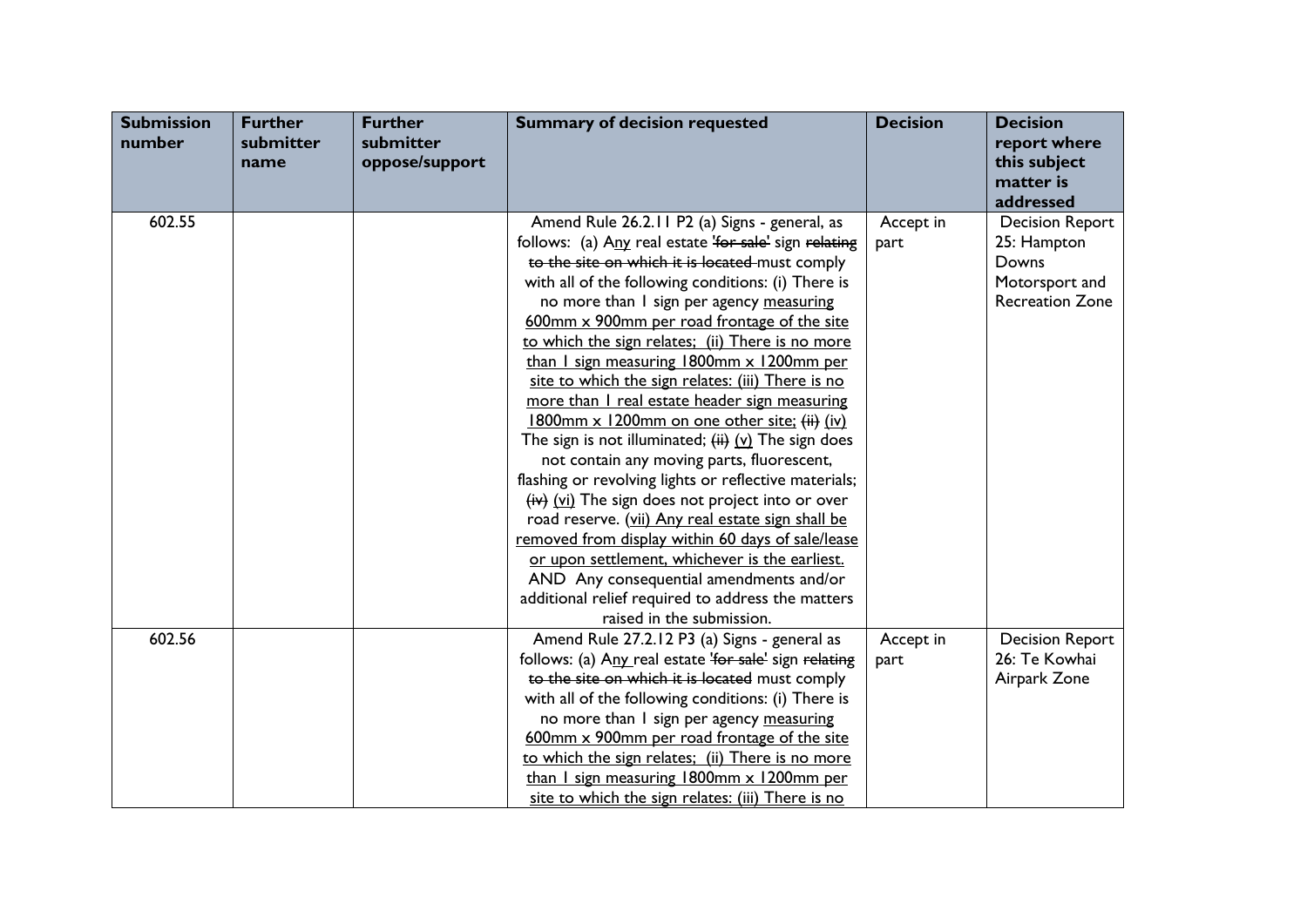| <b>Submission</b><br>number | <b>Further</b><br>submitter<br>name  | <b>Further</b><br>submitter<br>oppose/support | <b>Summary of decision requested</b>                                                                                                                                                                                                                                                                                                                                                                                                                                                                                                                                                                                                                                                                                                                                                    | <b>Decision</b> | <b>Decision</b><br>report where<br>this subject<br>matter is<br>addressed |
|-----------------------------|--------------------------------------|-----------------------------------------------|-----------------------------------------------------------------------------------------------------------------------------------------------------------------------------------------------------------------------------------------------------------------------------------------------------------------------------------------------------------------------------------------------------------------------------------------------------------------------------------------------------------------------------------------------------------------------------------------------------------------------------------------------------------------------------------------------------------------------------------------------------------------------------------------|-----------------|---------------------------------------------------------------------------|
|                             |                                      |                                               | more than I real estate header sign measuring<br>1800mm x 1200mm on one other site; (ii) (iv)<br>The sign is not illuminated; $(i)$ $(i)$ The sign does<br>not contain any moving parts, fluorescent,<br>flashing or revolving lights or reflective materials;<br>$(iv)$ (vi) The sign does not project into or over<br>road reserve. (vii) Any real estate sign shall be<br>removed from display within 60 days of sale/lease<br>or upon settlement, whichever is the earliest.<br>AND Any consequential amendments and/or<br>additional relief required to address the matters<br>raised in the submission.                                                                                                                                                                           |                 |                                                                           |
| FS1339.179                  | <b>NZTE</b><br>Operations<br>Limited | <b>Not Stated</b>                             |                                                                                                                                                                                                                                                                                                                                                                                                                                                                                                                                                                                                                                                                                                                                                                                         | Accept in Part  | <b>Decision Report</b><br>26: Te Kowhai<br>Airpark Zone                   |
| 602.57                      |                                      |                                               | Amend Rule 28.2.6.1 P2 (a) Signs - general as<br>follows: (a) Any real estate 'for sale' sign relating<br>to the site on which it is located must comply<br>with all of the following conditions: (i) There is<br>no more than I sign per agency measuring<br>600mm x 900mm per road frontage of the site<br>to which the sign relates; (ii) There is no more<br>than I sign measuring 1800mm x 1200mm per<br>site to which the sign relates: (iii) There is no<br>more than I real estate header sign measuring<br>1800mm x 1200mm on one other site; (ii) (iv)<br>The sign is not illuminated; $(i)$ $(i)$ The sign does<br>not contain any moving parts, fluorescent,<br>flashing or revolving lights or reflective materials;<br>$(iv)$ (vi) The sign does not project into or over | Reject          | <b>Decision Report</b><br>27: Rangitahi<br>Peninsula Zone                 |